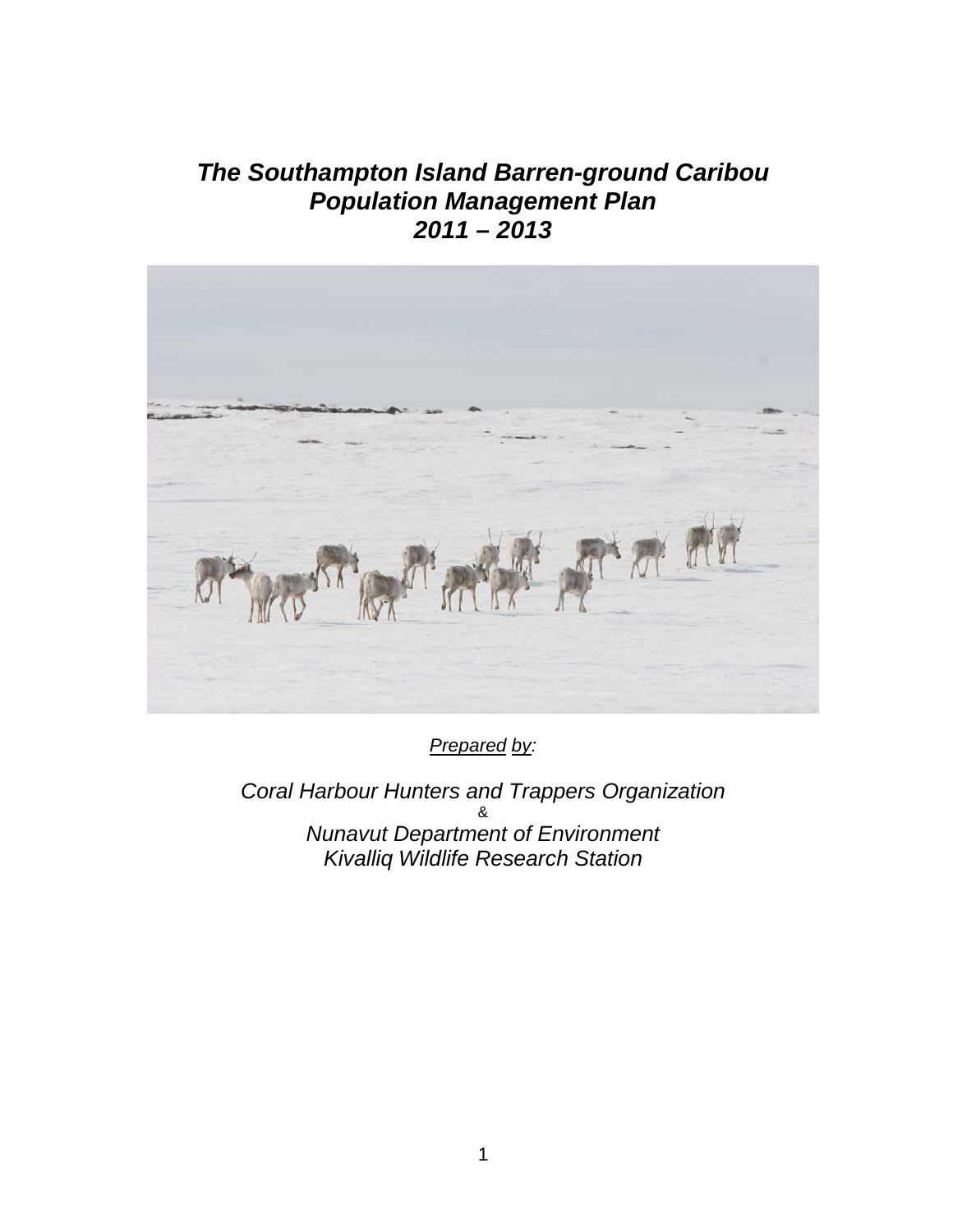### **TABLE OF CONTETNTS**

| <b>1.0- SUMMARY</b>                                    | 3      |  |
|--------------------------------------------------------|--------|--|
| 2.0 - THE SHI CARIBOU POPULATION AND ITS RANGE         | 5      |  |
| <b>2.1- SHI CARIBOU RANGE</b>                          | 5<br>8 |  |
| <b>2.2 COMMUNITIES THAT HARVEST SHI CARIBOU</b>        |        |  |
| 3.0 - THE NECESSITY FOR A CARIBOU MANAGEMENT PLAN      | 9      |  |
| 3.1 - A HISTORY OF HARVEST MANAGEMENT                  | 9      |  |
| 3.2 - HISTORY OF SUBSISTENCE AND COMMERCIAL HARVESTING | 9      |  |
| 3.3 - ROLE OF THE CO-MANAGEMENT PARTNERS               | 13     |  |
| 4.0 - COMMUNITY INVOLVEMENT AND INFORMATION            | 14     |  |
| 4.1 - THE ROLE OF THE COMMUNITY IN CARIBOU MANAGEMENT  | 14     |  |
| <b>4.2 - INUIT QAUJIMAJATUQANGIT</b>                   | 14     |  |
| 5.0 - MANAGEMENT OF THE SHI CARIBOU POPULATION         | 15     |  |
| 5.1 - GOALS AND OBJECTIVES OF THE MANAGEMENT PLAN      | 15     |  |
| <b>5.2 MANAGEMENT PLAN PRIORITIES</b>                  | 15     |  |
| 5.3 - HARVEST MANAGEMENT                               | 15     |  |
| <b>6.0 HERD MANAGEMENT</b>                             | 19     |  |
| <b>LEVEL ASSESSMENT</b><br>7.0                         | 23     |  |
| 8.0 - RECOMMENDATIONS AND ACTIONS                      | 24     |  |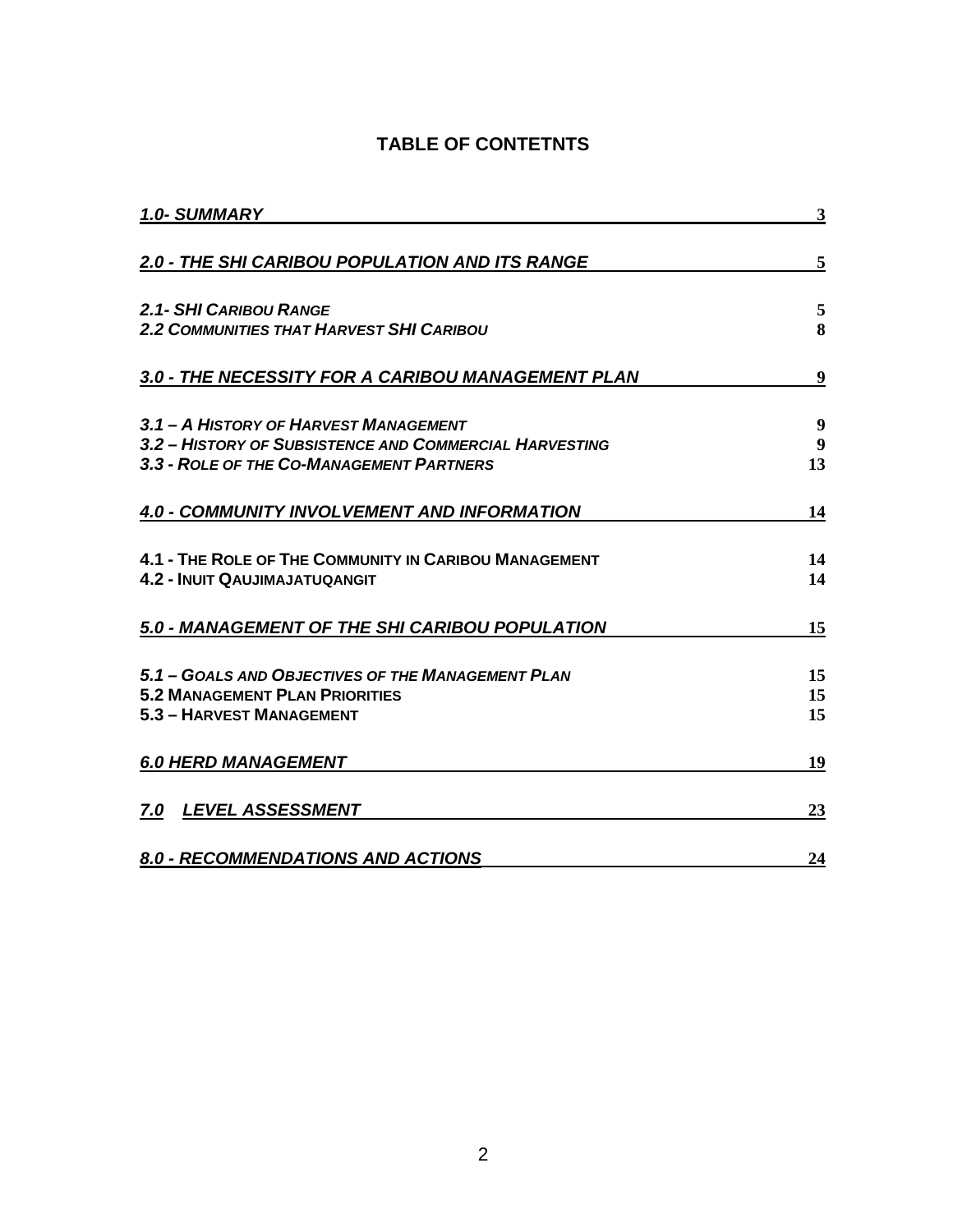## <span id="page-2-0"></span>*1.0- Summary*

Wolves (*Canis lupus*) and barren-ground caribou (*Rangifer tarandus groenlandicus*) were historically abundant on Southampton Island until the early 1900's. Extremely low numbers of caribou were being reported following 1924 (Manning, 1942). The reality of the situation was made obvious by the local extinction of wolves by 1937 (Parker, 1975). The extirpation of caribou from Southampton was complete by 1955, a result of over hunting by whaling crews in the early to mid 1920's as well as by the need to maintain increasingly larger dog teams to meet demand for fox pelts (MacPherson, 1967). The absence of this resource was keenly felt by residents of Coral Harbor prompting both the local Hunters and Trappers Organization (HTO) and government to initiate the reintroduction of caribou onto the Island. In 1967, 15 years following their extirpation, 48 caribou from Coats Island were introduced onto Southampton Island. Caribou numbers have since increased rapidly which is in part due to exceptional range conditions resulting from the 15-year absence of caribou. The lack of predation and low initial harvest rates also played a role in the overwhelming success of the introduction.

Previously, the Government of the Northwest Territories and presently the Government of Nunavut (GN) have been managing the re-introduction of caribou onto Southampton Island in 1968 after their extirpation in approximately 1952. The current GN management strategy consists of a program that relies upon aerial surveys, Geographic Information Systems analysis, and an extensive health monitoring system. In 1968, 48 caribou from Coats Island were introduced into the Southampton Island ecosystem. The introduced caribou had steadily increased to an estimated population of 30,381 animals (+/- 3,982, 95% confidence limits) in 1997. The rate of increase was estimated at 23%. Susceptibility to disease and parasites due to low genetic heterogeneity has always been a concern with this population since it grew from 48 original animals in 1968. A survey flown in 2003 detected the first decline of caribou since their introduction with a population estimate of 17,981 +/- 2,127 (95% CI) animals. In 2005, the population was estimated at 20,582 +/- 3,056 (95% CI). This suggested that the herd had stabilized or increased slightly. In June 2007 a population of 15,452 +/- 1,858 (95% CI) animals was estimated indicating a 14% decline over a two-year period.

The Identification of the reproductive disease *Brucellosis suis* in February 2000 and its growing prevalence to over 50% by 2006 explains the most recent downward trends. From June 2007 the population continued to decline in June 2009 and most recently 7,762 +/- 1,259 CI) in June 2011. Over this same period, body condition did not change significantly, however the February/March 2011 condition study results showed the Southampton Island Herd in the poorest condition reported in the history of condition studies on this introduced population. During the 2010/2011 winter, hunters reported numerous freezing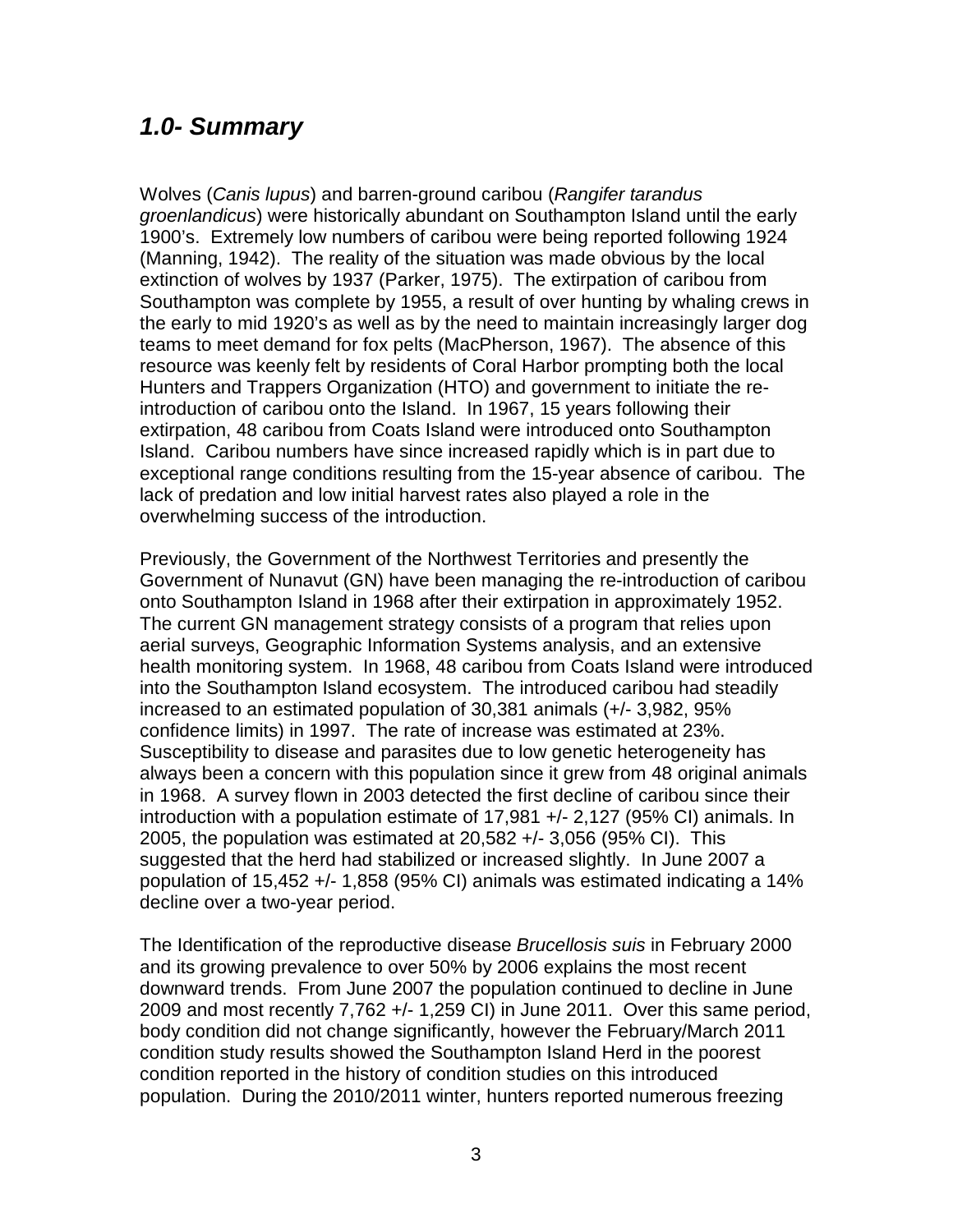rain events and extensive icing across the Island. These icing events made winter forage unavailable as evident by the numerous reports of starving and dead caribou during mid to late winter 2011. Icing events resulting in inaccessibility to food and decline in condition was the likely cause of the depressed pregnancy rates in 2011 (37 %) (*Brucella* results are pending). Pregnancy rates had declined from approximately 80% in 1997 to 60% in 2003 reaching a low of 36.3% in 2008, climbing to 55.6% in 2010 dropping again to 37.0% in 2011.

The 2006 through 2011 findings raised concerns regarding human health as well as the ability of the Southampton Island caribou herd to sustain and to recover from substantial commercial harvests. These findings also show that consistent and regular monitoring information is necessary to assess risks to human health and to sustain the subsistence harvest on the Island.

The goals of this Management Plan are to conserve and to manage the Southampton Island Caribou Herd in order to:

- **a)** Maintain a vital, healthy caribou population capable of sustaining harvesting needs, and
- **b)** To restore a depleted caribou population

The priorities may at times include the temporary establishment of a TAH and associated NQL's (Non quota limitations) as required to sustainably manage the population.

Herd management recommendations and actions have been developed to identify the immediate needs of both the caribou population and the Community relying on this population for subsistence as well as other herd uses including commercial utilization. It is the intention of Coral Harbour HTO and the Nunavut Department of Environment to revisit this Plan and its recommendations on an annual basis or as necessary when new information becomes available.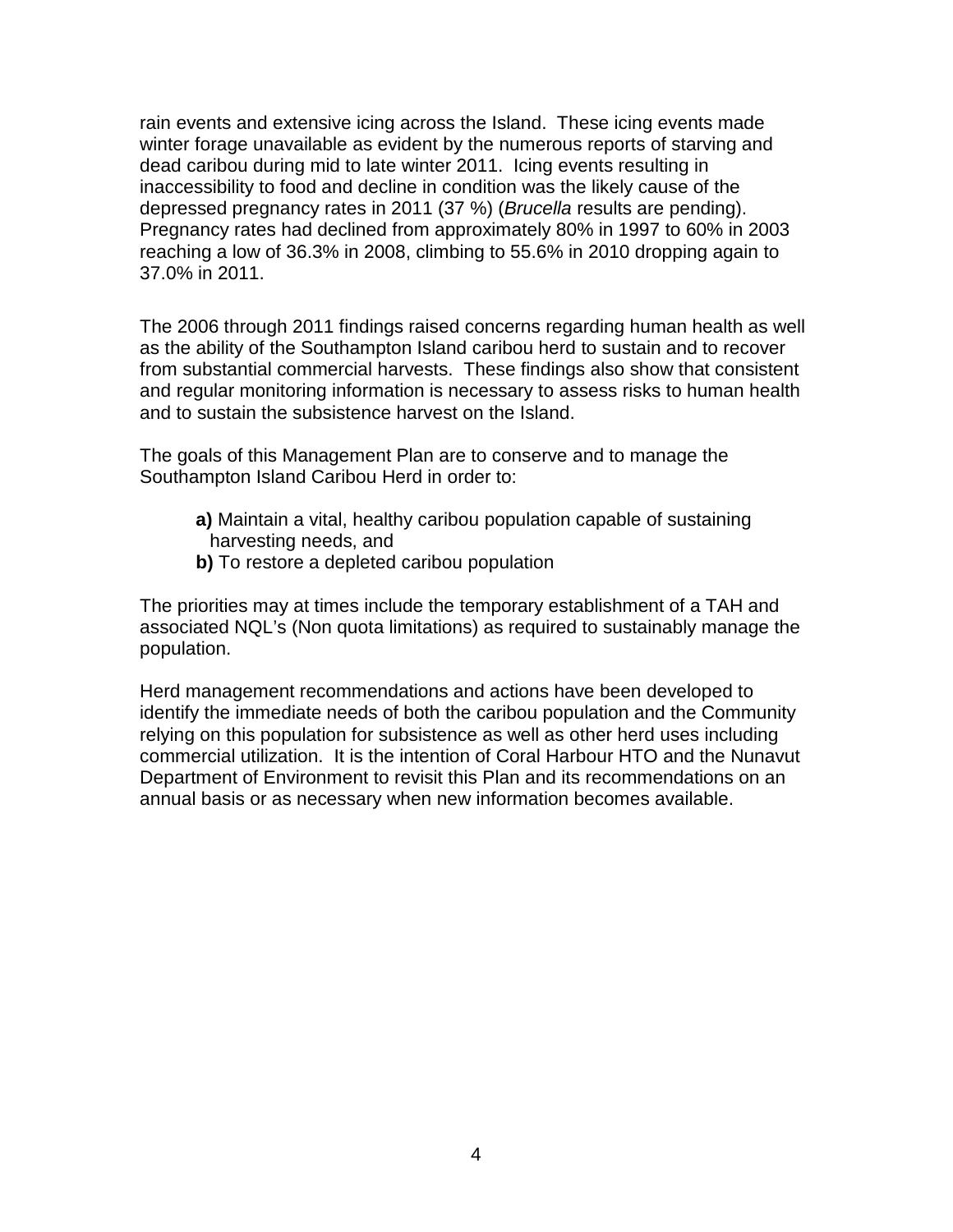## *2.0 - The SHI Caribou Population and Its Range*

#### <span id="page-4-1"></span><span id="page-4-0"></span>*2.1- SHI Caribou Range*

The Southampton Island barren-ground caribou population range extends to all of Southampton and White Island and includes small coastal Islands along the eastern shores of Southampton Island. At  $43,000$  Km<sup>2</sup> Southampton Island is the largest Island in Hudson Bay. Southampton Island is divided into the Northern and Southern Arctic Ecozones. The Northern Arctic Ecozone coverers White Island, and the northeastern third of Southampton Island including northern Bell Peninsula and can be further divided into the Boothia-Foxe Shield Ecoprovince and Wager Bay Plateau Ecoregion (Figure 1). The Wager Bay Plateau Ecoregion covers the northeastern District of Keewatin extending westward from the northern portion of Southampton Island on Hudson Strait to Chesterfield Inlet in the south, and as far west as Back River (Natural Resources Canada, 2007). The mean annual temperature is approximately -11°C with a summer mean of 4.5°C and a winter mean of -26.5°C. The mean annual precipitation ranges from 200 to 300 mm. This ecoregion is classified as having a low arctic ecoclimate. It is characterized by a discontinuous cover of tundra vegetation, consisting of dwarf birch, willow, northern Labrador tea, *Dryas spp.*, and *Vaccinium* spp. Taller dwarf birch, willow, and alder occur on warm sites; wet sites are dominated by willow and sedge. Lichen-covered rock outcroppings are prominent throughout the ecoregion and towards the southern limits extending onto mainland Canada, the vegetation becomes a mix of tundra vegetation and open, dwarf coniferous forest. This ecoregion is composed of massive Archean rocks of the Canadian Shield that form broad, sloping uplands, plains, and valleys. It rises gradually westward from Chesterfield Inlet to 600 m asl (above sea level) elevation, where it is deeply dissected. Turbic and Static Cryosols developed on discontinuous, thin, sandy moraine and alluvial deposits are the dominant soils in the ecoregion, while large areas of Regosolic Static Cryosols are associated with marine deposits along the coast. Permafrost is continuous with low ice content. Repulse Bay and Baker Lake are the main settlements. The human population of the ecoregion is approximately 2,000 (Natural Resources Canada, 2007).

The Southampton Island Plain Ecoregion includes the remainder of Southampton and all of Coats Island and Mansel Islands (Figure 1). The mean annual temperature is approximately -11°C with a summer mean of 3°C and a winter mean of -24.5°C. The mean annual precipitation ranges from 200 to 300 mm (Natural Resources Canada, 2007). This ecoregion is classified as having a low arctic ecoclimate. It is characterized by a nearly continuous cover of low arctic shrub tundra vegetation, consisting of dwarf birch, willow, northern Labrador tea, *Dryas spp.*, and *Vaccinium* spp.; wet sites are dominated by willow, sedge, and moss. The region is composed of the partly submerged blanket of flat-lying Palaeozoic carbonate rocks and is generally less than 90 m above sea level (ASL) in elevation. Bedrock outcrops are common. Static and Turbic Cryosols developed on level to undulating morainal and marine deposits are the dominant soils. The maritime influence is limited to the late summer and early fall. Coastal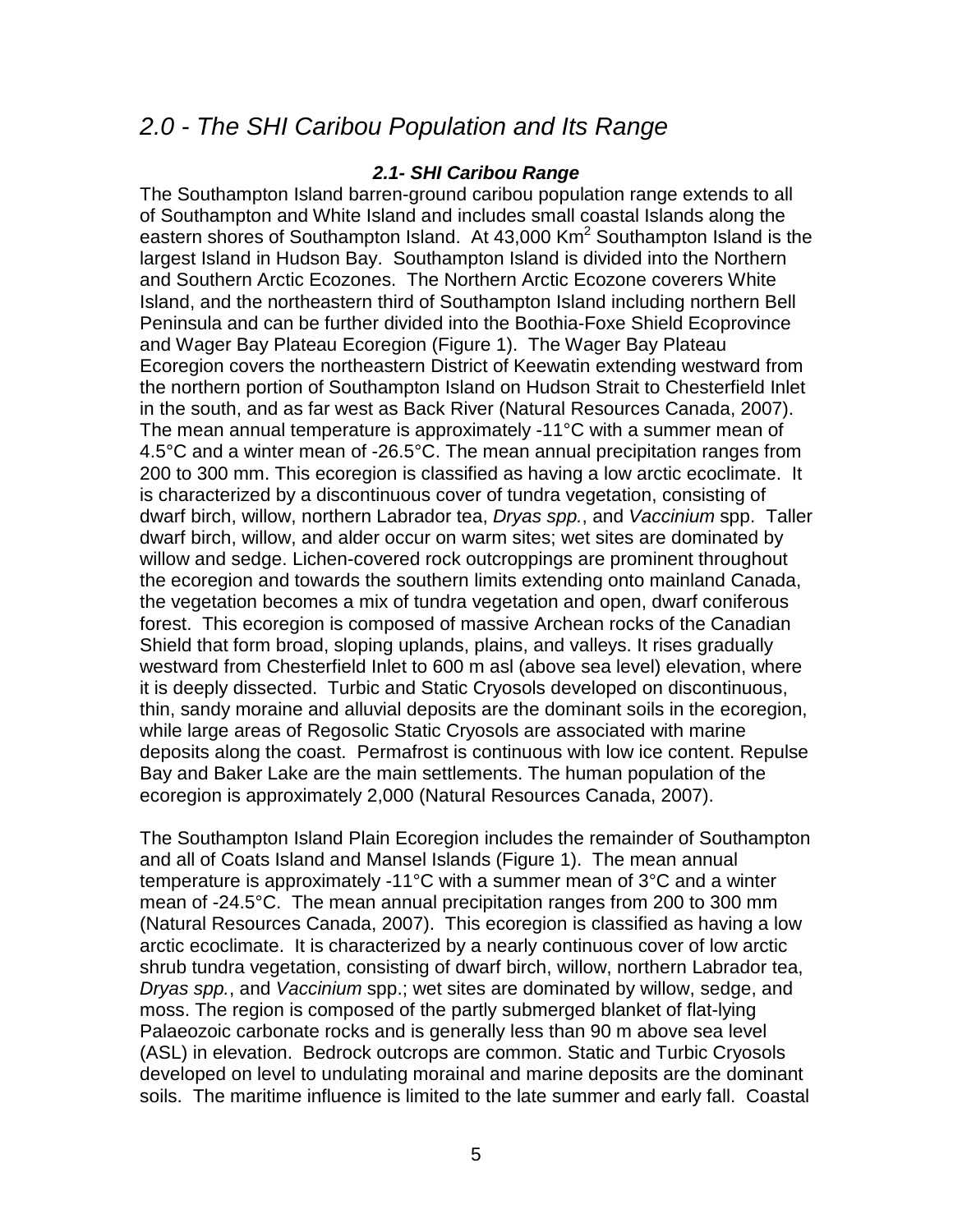ice and fog persist for long periods in the summer when the sea ice is absent. The ecoregion is underlain by continuous permafrost with medium ice content composed of ice wedges. Coral Harbour with a human population of 800 is the largest settlement within this ecoregion (Natural resources Canada, 2007).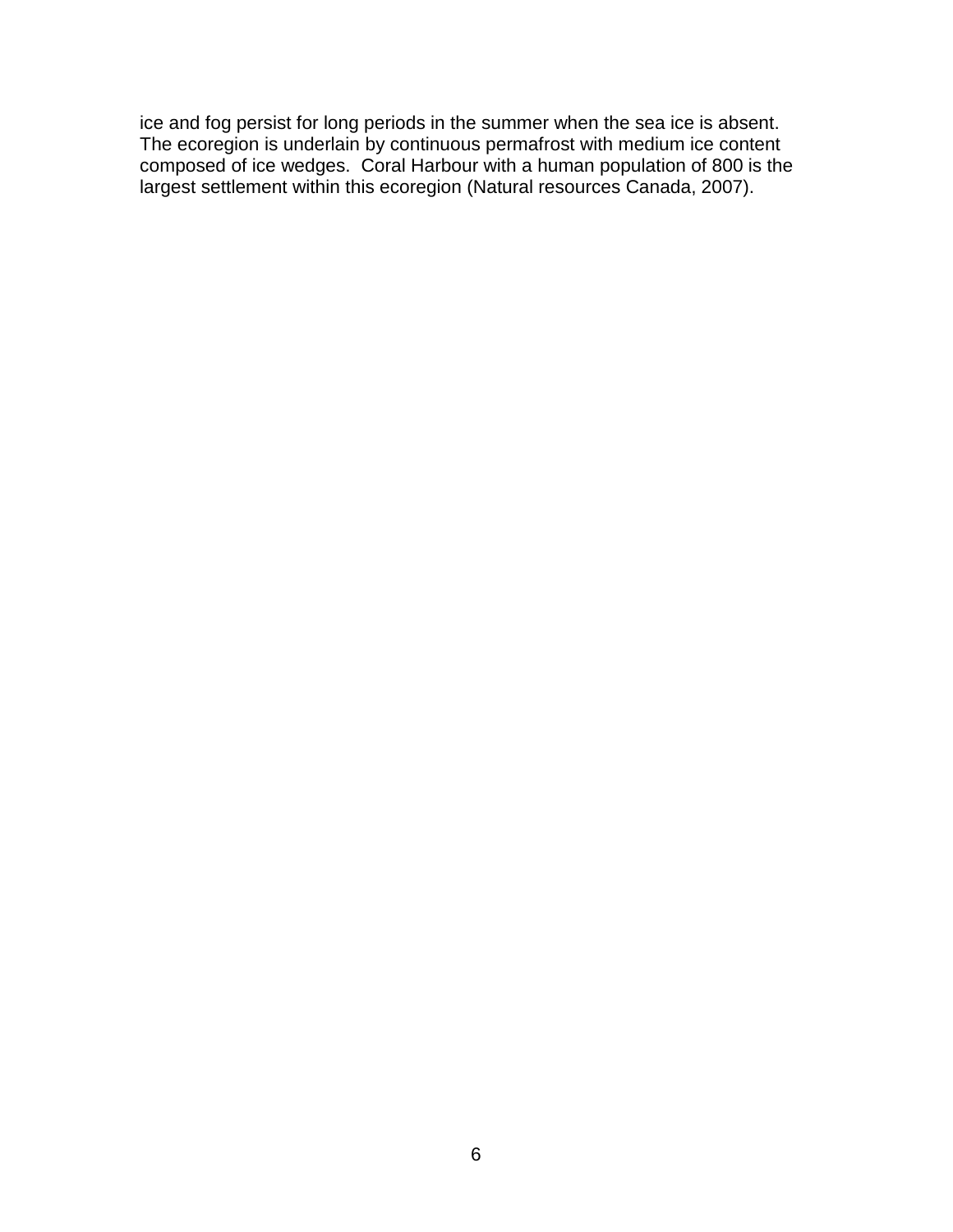

*Figure 1 EcoRegions of the Southampton Island, Coats Island and White Island study area's (Natural Resources Canada, 2007). .*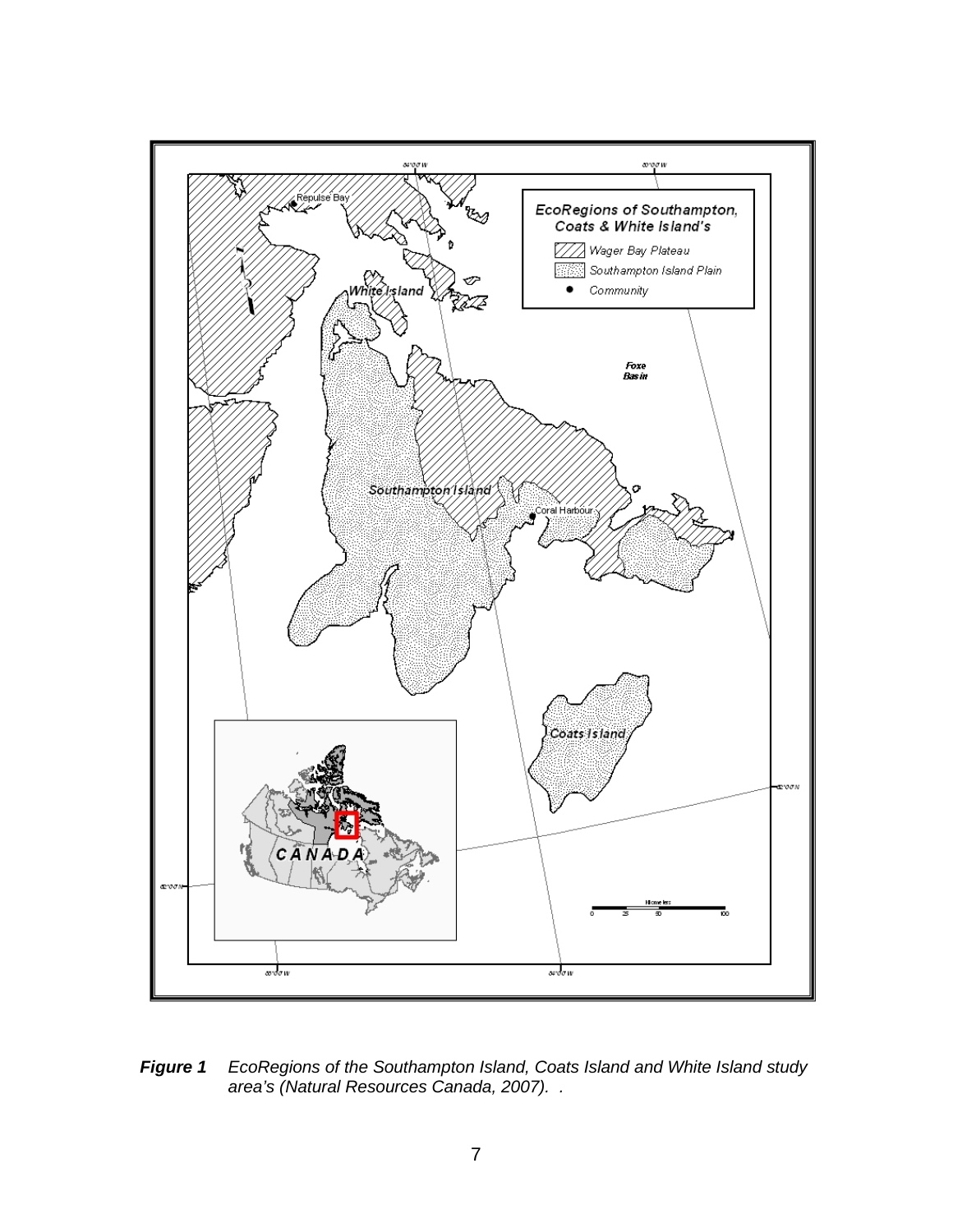#### <span id="page-7-0"></span>*2.2 Communities that Harvest SHI Caribou*

The main harvesters of the SHI caribou population reside in the community of Coral Harbour though harvesters from the community of Repulse Bay and Cape Dorset undertake a smaller harvest on White Island and at times the northern extents of Southampton Island. In recent years some harvesters residing in Coral Harbour have developed a strong export market. The market dealt mainly with the export of caribou from Coral Harbour to communities mainly within the Baffin Region where caribou have become scarce due to what is believed to be declining populations across that region.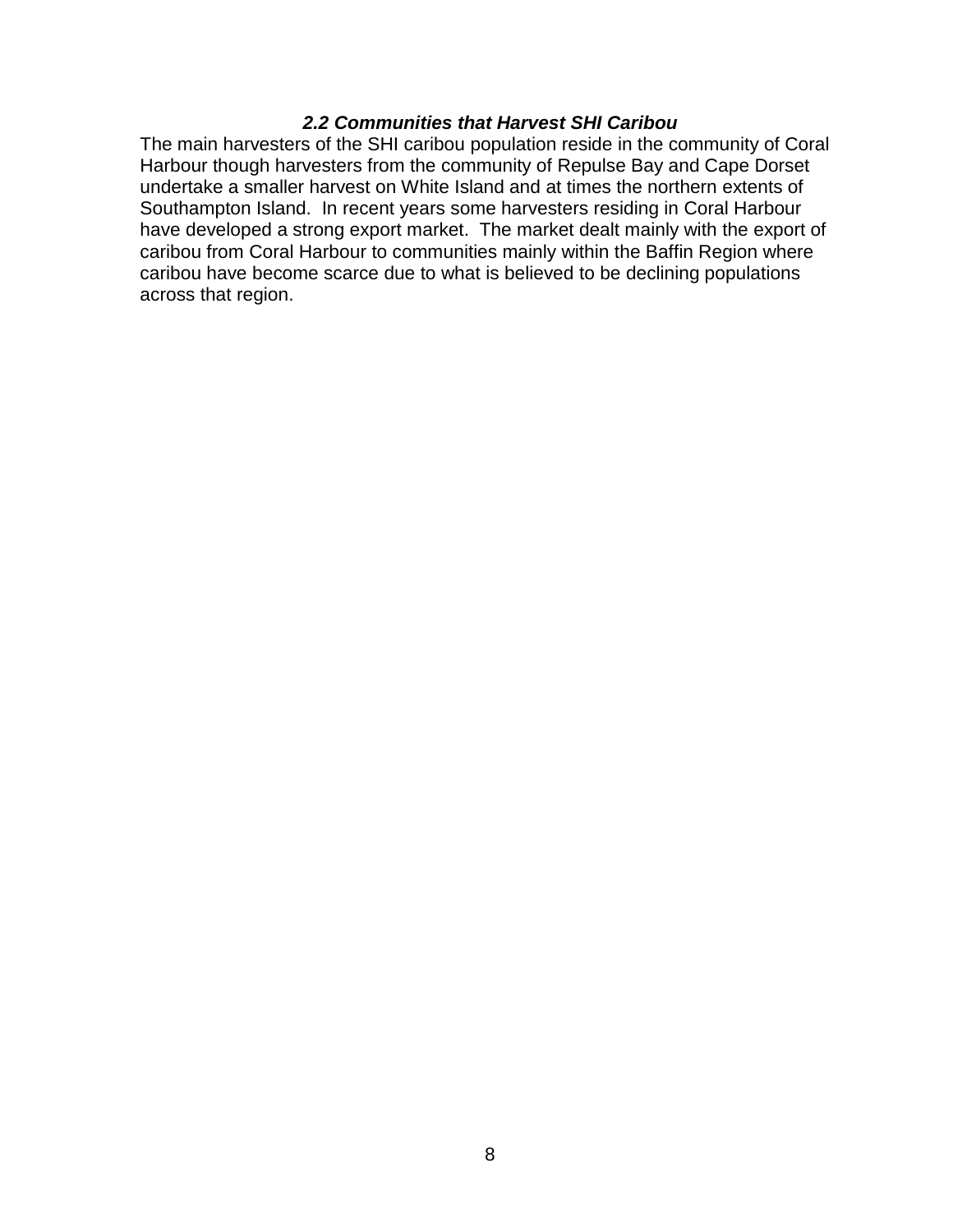# *3.0 - The Necessity for a Caribou Management Plan*

#### <span id="page-8-1"></span><span id="page-8-0"></span>*3.1 – A History of Harvest Management*

In February 1978, the first caribou hunt since the 1968 introduction was carried out on Southampton Island. The quota was set at 25 bulls and was based on observations during a reconnaissance survey flown in 1977 that sighted a total of 172 caribou, 79 of which were adult males, 54 adult females and 39 yearlings providing evidence of a sex ratio skewed towards males (Kraft, 1978 "The status of barren ground caribou on Southampton island, N.W.T.). In August 1979 the quota for bulls was increased to 50 largely based on the findings of the November 1978 population survey. Early in 1983, the fist cow harvest was approved with the quota set at 20. Regulations were developed along with this new quota stipulating that 10 cows be harvested in the spring and the remaining 10 in the fall. The harvest quota was raised from 50 to 250 bulls and from 20 to 50 cows based on recommendations following the 1987 population estimate (Heard and Grey, 1987).

Concerns regarding the accidental harvesting of females seem to have led to the removal of the female quota and an increase in the male quota to 300 animals sometime in 1988 at which time it was clearly indicated in the regulations that; "hunting zone J/2 was restricted to 300 male caribou. In 1989, recommendations to increase the harvest to 400 caribou of which 100 would be female were made. In 1989, these recommendations were supported by Doug Heard who indicated the proposed increases were based on sound ecological principles (Renewable Resources Official Correspondence 140 007 005 & 150 001 005, October, 1989). Seasons for this new quota were recommended as being October 1<sup>st</sup> to October 31<sup>st</sup> for males and April  $1^{st}$  to May  $31^{st}$  for females. Subsistence harvesting quotas were dropped in 1993 in response to the continued rapid growth of the population reported by Oulett in June 1991.

A non-sex selective subsistence quota of 1,000 animals was re-instated in 1994 apparently to offset an increase in the commercial quota from 1,000 to 5,000 over the same period (Junkin, 2003). By 1997, in response to survey results indicating the continued rapid growth of the population to 30,381 +/- 3,982 (95%CI)(Mulders, 1997), concerns about the caribou population exceeding the Islands hypothesized carrying capacity were being realized (Oulett et al 1994, Oulett et al 1993). In response to these concerns the wildlife regulations were once again amended to allow an unlimited non-sex selective subsistence harvest and a non-sex selective commercial quota of 6,000 caribou. These regulated quotas are still in effect as of this report.

#### <span id="page-8-2"></span>*3.2 – History of Subsistence and Commercial Harvesting*

The first commercial quotas were established in 1992 and were set at 250 animals (gender breakdown unknown) (Junkin, 2003)(Table 2). It was not until 1993 that five caribou (of unknown gender) were harvested commercially representing the first commercial harvest since the herd's reintroduction from Coats to Southampton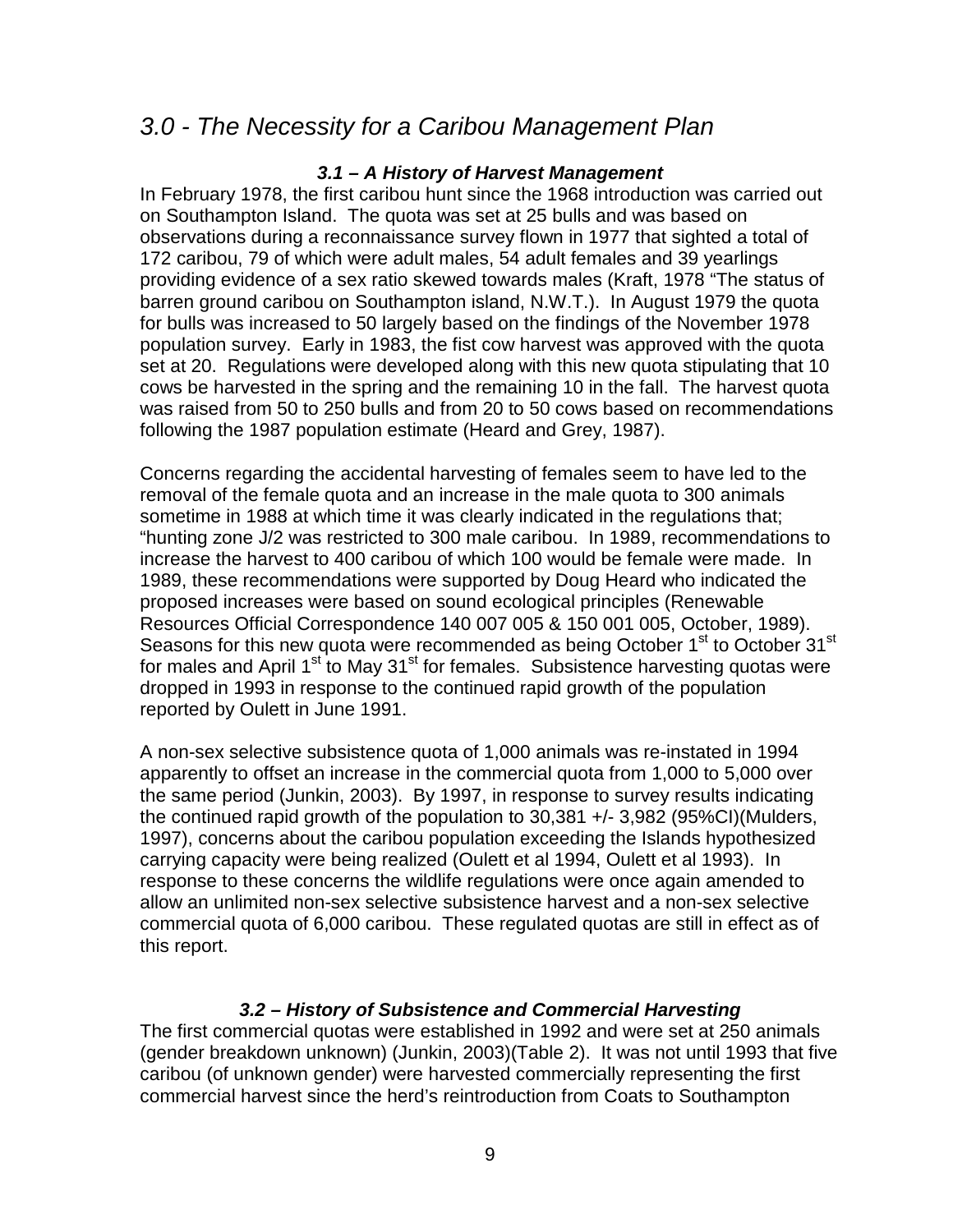Island in 1968. Commercial quotas continued to rise to 1,000 animals in 1993, 5,000 in 1994 and 6,000 by 1997 (Junkin, 2003). Since 1993 there have been annual commercial harvests up to and including the 2007 and 2009 harvesting season.

The actual harvest of caribou on the Island since their introduction has been difficult to ascertain. The Nunavut Wildlife Management Board (NWMB) is tasked with the collection of this data through the Nunavut Harvest Study. Unfortunately the collection of subsistence harvest data for this study is based on a voluntary reporting system and yields unreliable estimates. Despite this knowledge gap, and given that only one community regularly harvests from this population, subsistence harvest estimates can be made as long as they are treated appropriately (Table 1). In total since 1978, an estimated 67,632 caribou have been harvested from Southampton Island, 41,157 or 61% of which were taken for commercial purposes.

Throughout the introduction wildlife managers of the time have proven to have been vigilant in their on-going management of the herd. Management recommendations in all cases were based on research results and in particularly, population estimates (Figure 2). Despite the continued increases in allowable quota in an attempt to stem the herds rapid rate of increase, the community was unable to meet the recommended harvest rates either by subsistence or by commercial means.

In recent years some harvesters residing in Coral Harbour have developed a strong export market. The market dealt mainly with the export of caribou from Coral Harbour to communities mainly within the Baffin Region where caribou have become scarce due to what is believed to be declining populations across that region. Within the last two years exporters have been utilizing internet media and later sell & swap to market their caribou meat. Though the export of caribou was initially small, within the last year it has accelerated in excess of 5,000 pounds of caribou meat/month (Air freight records, 2012) (Figure 2). This accelerated export is unsustainable and if maintained will likely cause the extirpation of caribou from the Island. The Hunters and Trappers Organization of Coral Harbour as well as the elders of the community and many community members have entered into the development of this management plan to help put in place the management actions necessary to ensure conservation and recovery of a caribou population able to sustain harvesting needs.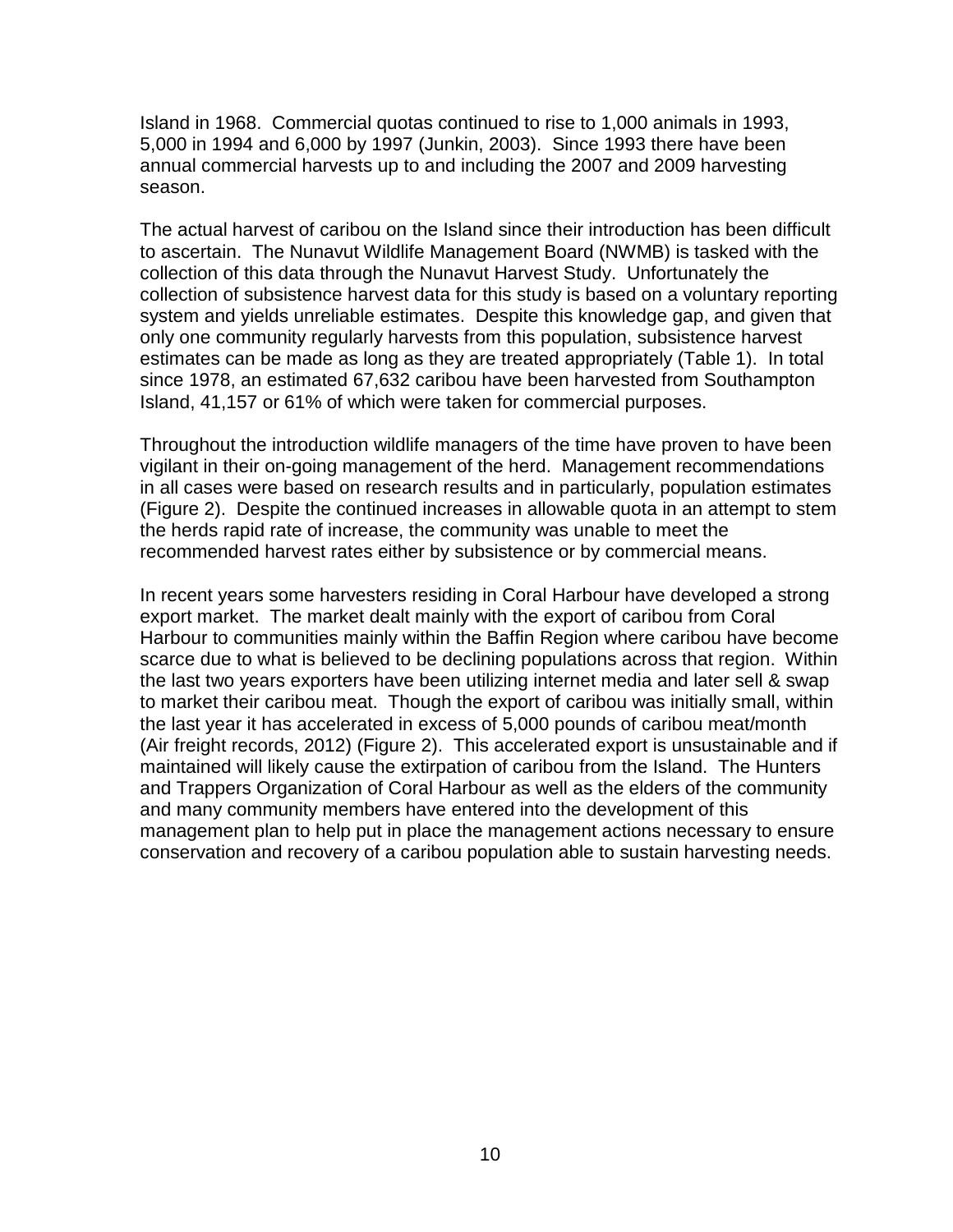

*Figure 2 Airfreight records indicating kilograms of Southampton Island caribou meat shipped off the Island per month. Baffin Island communities make up the predominant destinations.*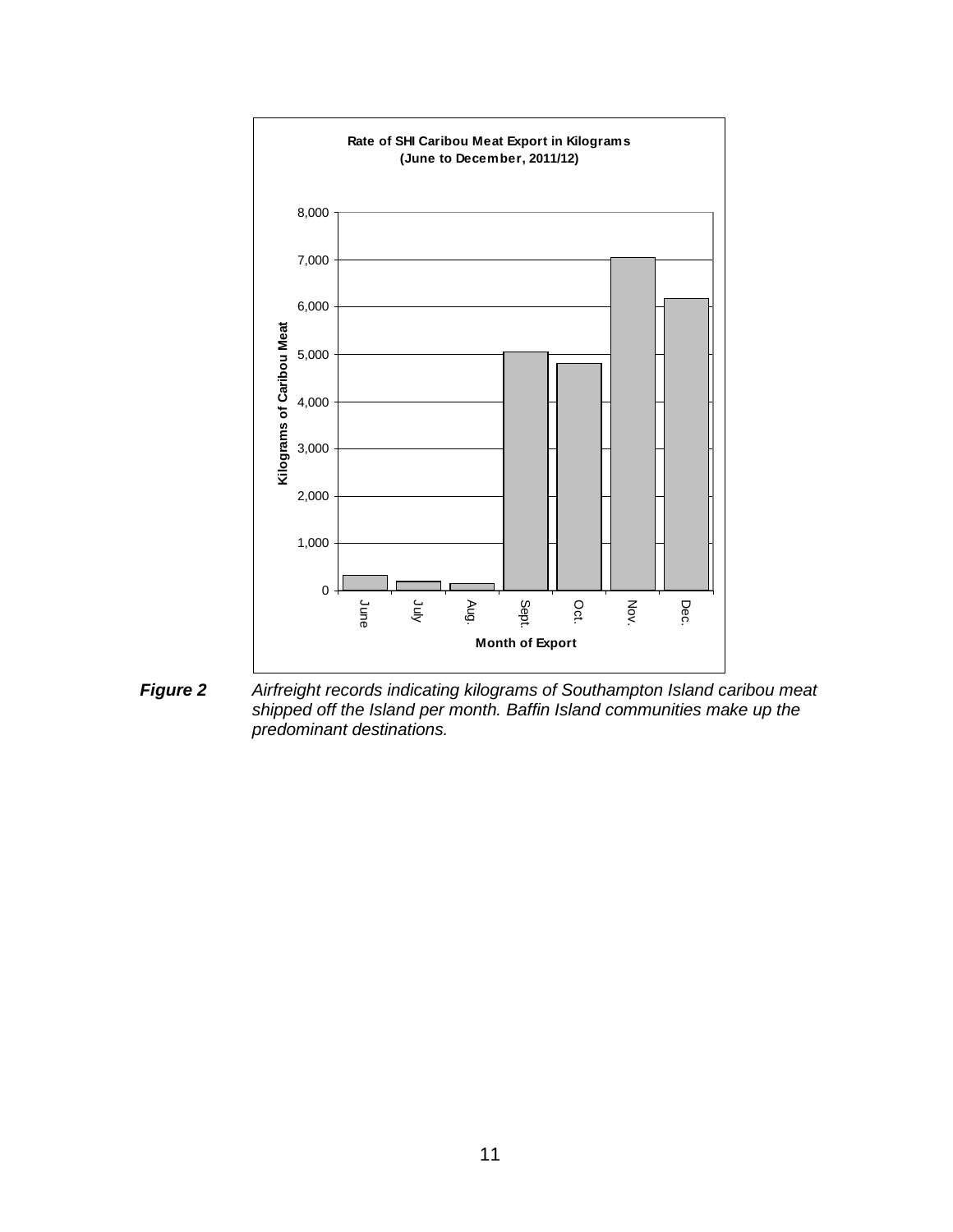**Actual Harvest Total Harvest Total Harvest Subsistence (Values Estimated) Commercial** (Estimated) **(Estimated) YEAR Female (#)**<br> **Female (#)**<br> **Total (estimated)**<br> **Male (#)**<br> **Female (#)**<br> **Female (#)**<br> **Female (#) Total (#)** 1978 0 25 0 25 0 0 0 0 25 1979 0 50 0 50 0 0 0 0 0 50 1980 0 50 0 50 0 0 0 0 0 50 1981 | 0 | 50 | 0 | 50 | 0 | 0 | 0 | 0 | 50 1982 0 50 0 50 0 0 0 0 0 50 1983 | 20 | 50 | 0 | 50 | 0 | 0 | 0 | 0 | 50 1984 | 20 | 50 | 0 | 50 | 0 | 0 | 0 | 0 | 50 1985 | 20 | 50 | 0 | 50 | 0 | 0 | 0 | 0 | 50 1986 | 20 | 50 | 0 | 50 | 0 | 0 | 0 | 0 | 50 1987 | 50 | 250 | 0 | 250 | 0 | 0 | 0 | 0 | 250 1988 | 0 | 300 | 0 | 300 | 0 | 0 | 0 | 0 | 300 1989 | 100 | 300 | 0 | 300 | 0 | 0 | 0 | 0 | 300 1990 0 400 0 400 0 0 0 0 0 400 1991 0 400 0 400 0 0 0 0 0 400 1992 0 400 0 400 0 0 0 0 0 400 1993 | | | 500 | 500 | | 5 | 5 | 505 1994  $\vert$   $\vert$  500 500  $\vert$  1,000 1,000 1,500 1995 | | | | 1,000 | 1,000 | | | | 2,356 | 2,356 | 3,356 1996 | | | | 1,000 | 1,000 | | | 1,839 | 1,839 | 2,839 1997 | | | | 1,500 | 1,500 | 2,356 | 1,009 | 0 | 3,365 | 4,865 1998 | | | | 1,500 | 1,500 | 2,069 | 887 | 0 | 2,956 | 4,456 1999 | | | | 1,500 | 1,500 | 514 | 580 | 0 | 1,094 | 2,594 2000 1,500 1,500 1,170 996 0 2,166 3,666 2001 | | | | 2,000 | 2,000 | 2,070 | 1,626 | 0 | 3,696 | 5,696 2002 | | | | 2,000 | 2,000 | 959 | 2,875 | 0 | 3,834 | 5,834 2003 | | | | 2,000 | 2,000 | 3,403 | 1,602 | 0 | 5,005 | 7,005 2004 | | | | 2,000 | 2,000 | | | 3,200 | 3,200 | 5,200 2005 2,000 2,000 2,766 1,272 0 4,038 6,038 2006 2,000 2,000 2,892 1,136 0 4,028 6,028 2007 | | | | 2,000 | 2,000 | 1,446 | 1,129 | 0 | 2,575 | 4,575 Grand Totals 25,475 25,475 41,157 66,632

*Table 1 A brief history of the Southampton Island harvest including actual commercial harvest and estimated subsistence harvest (subsistence harvest estimated using government reports, HTO correspondence and personal communications with wildlife staff).*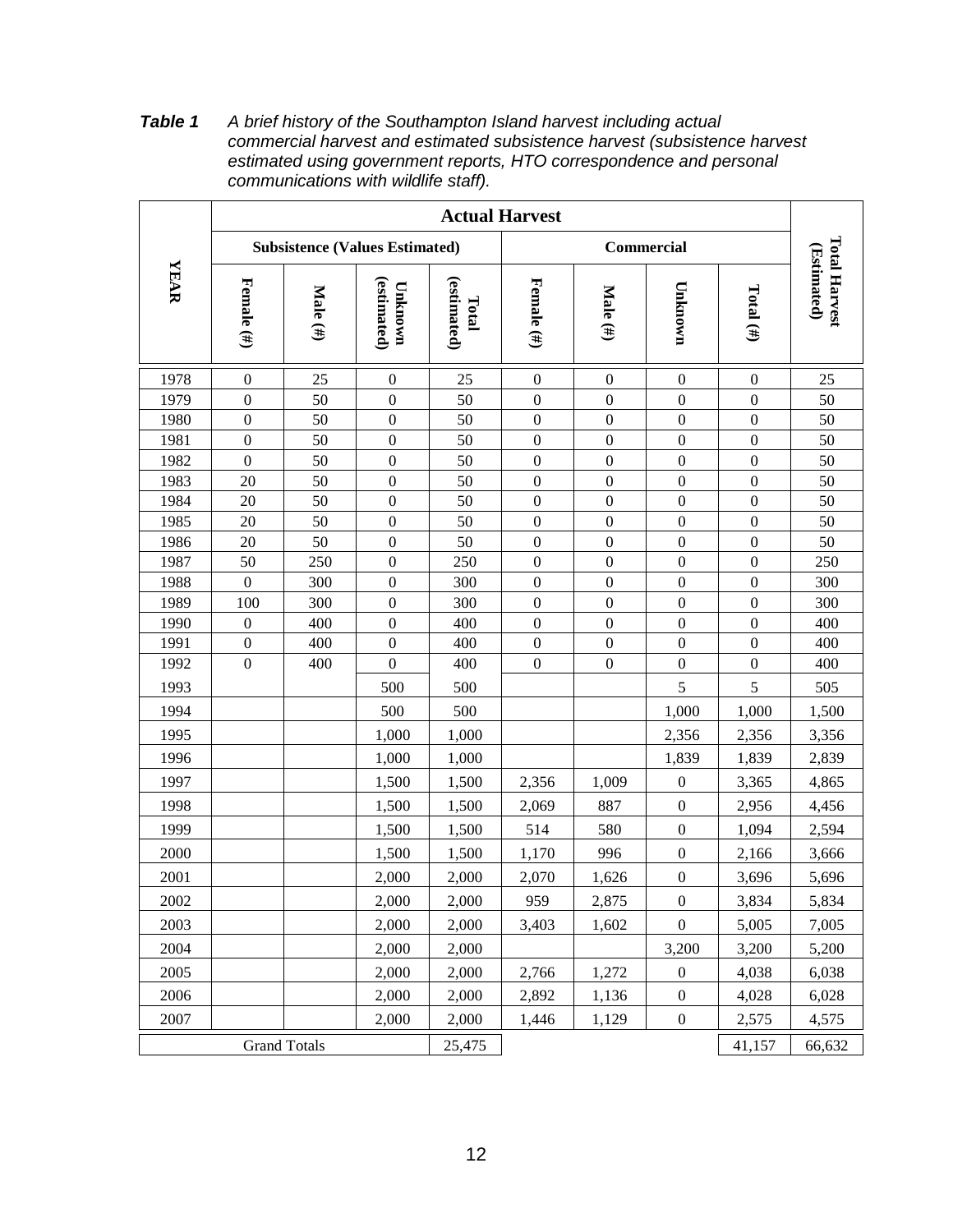#### <span id="page-12-0"></span>*3.3 - Role of the Co-Management Partners*

*The Coral Harbour HTO* will be responsible for providing on-going Inuit Qaujimajatuqangit (IQ) advice and support to co-management partners, allocating annual TAH to their respective members, regulating their Members and fulfilling other obligations in accordance with the NLCA and reviewing and updating the management plan as necessary.

*The GN DOE* will be responsible for the scientific monitoring, protection, management and sustainable use of the SHI barren-ground caribou population. The Department will also be responsible for conducting research when required, preparing reports, providing information and support to the Coral Harbour HTO as necessary/required to fulfill the Management goals of this Management Plan.

*NTI Wildlife* will be responsible for ensuring that all processes adhere to the NLCA; the Department will also provide information and support to the comanagement partners as needed.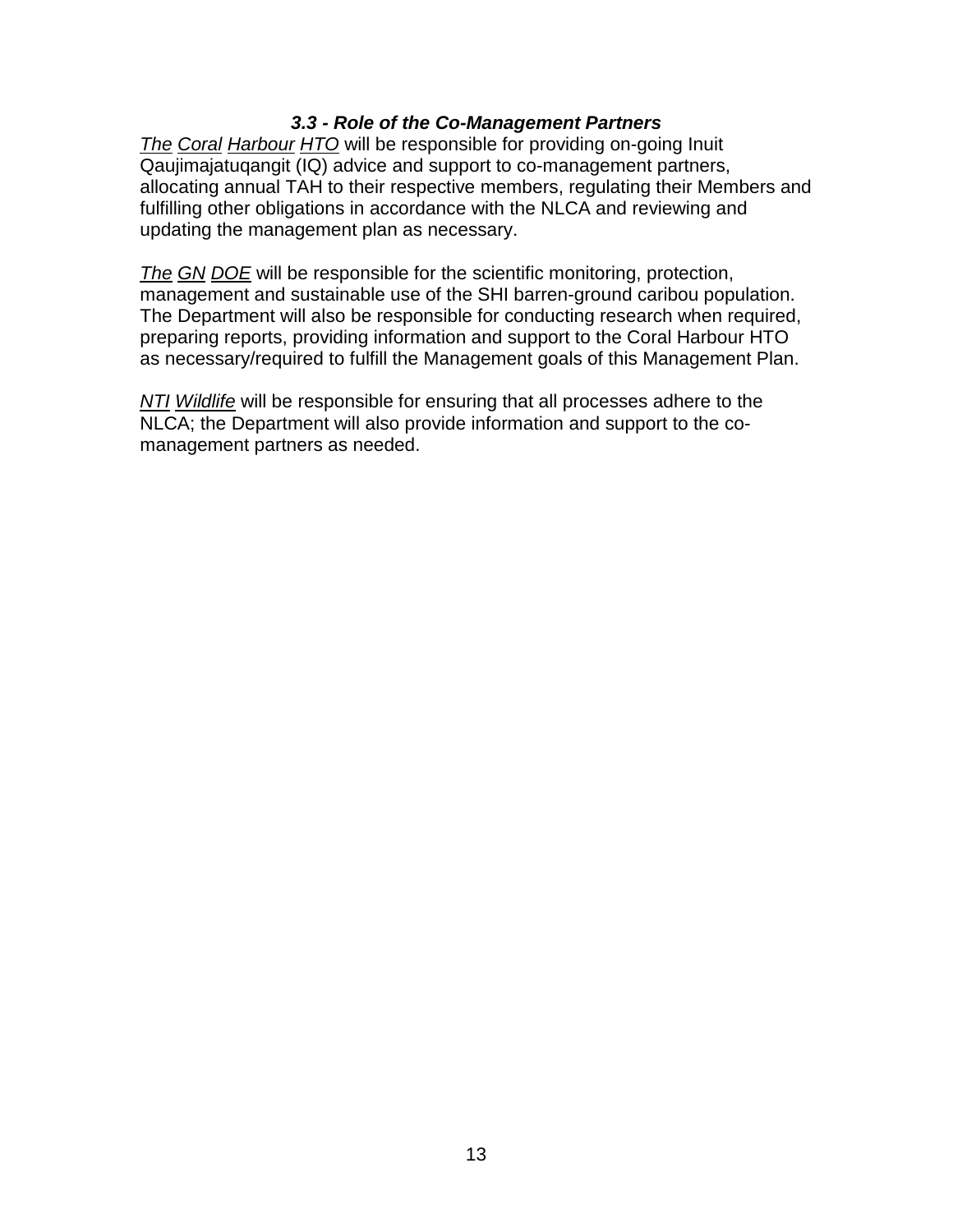## *4.0 - Community Involvement and Information*

#### **4.1 - The Role of The Community in Caribou Management**

The community of Coral Harbour as the primary user of the SHI barren-ground caribou population will play a vital role in the management of that population through their local HTO. The HTO in turn will garner ongoing support through the Kivalliq Wildlife Board (KWB) and the extensive collective knowledge and expertise the assembled KWB will bring.

#### <span id="page-13-2"></span><span id="page-13-1"></span><span id="page-13-0"></span>**4.2 - Inuit Qaujimajatuqangit**

Inuit Qaujimajatuqangit (IQ) is the knowledge and insight gained by Inuit through generations of living in close contact with nature. For Inuit, IQ is an inseparable part of their culture and includes rules and views that affect modern resource use.

The community of Coral Harbour, through their HTO in addition to the KWB, will be consulted on an on-going basis to ensure that IQ is utilized in conjunction with scientific information in the management of the SHI barren-ground caribou population.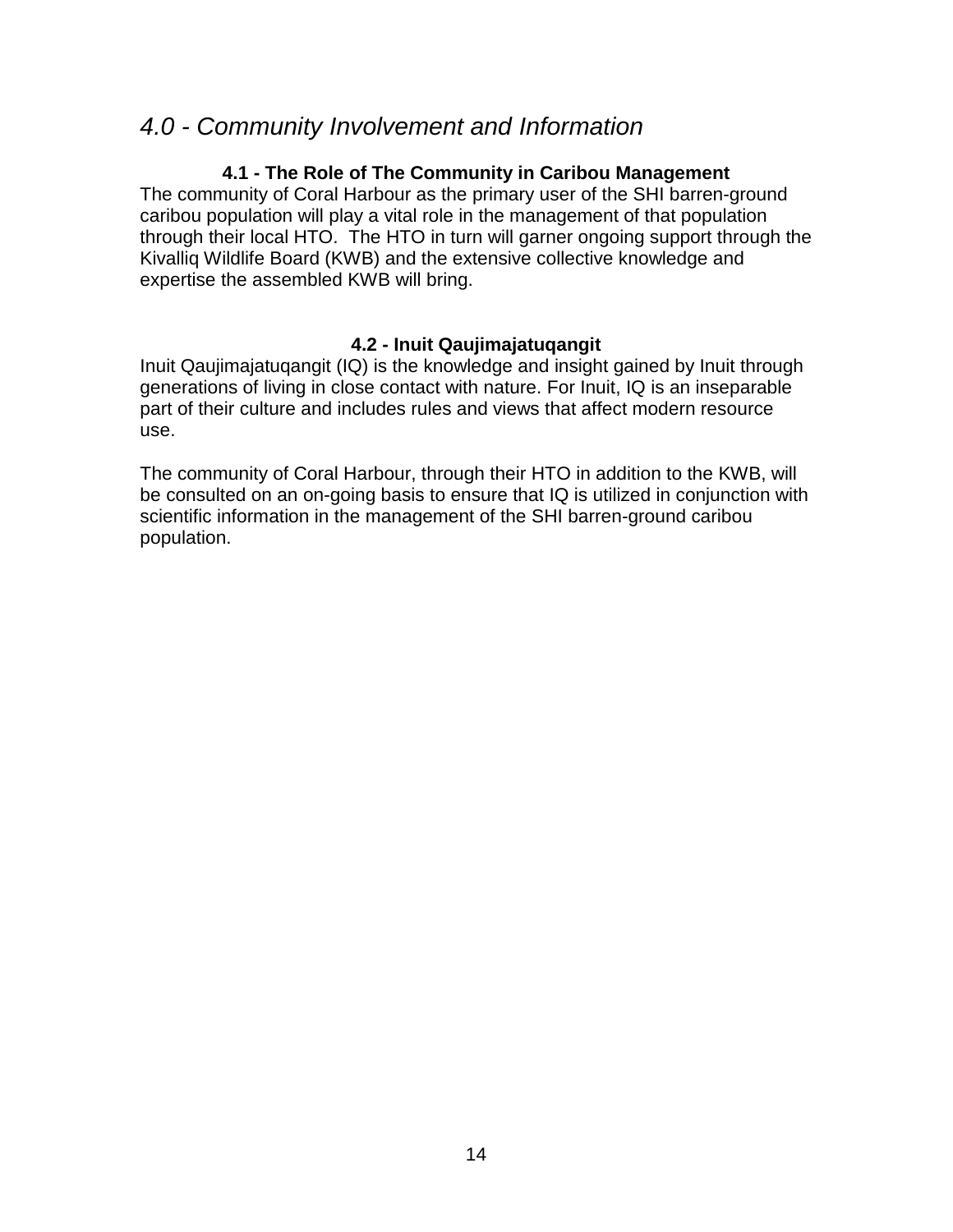# *5.0 - Management of the SHI Caribou Population*

#### <span id="page-14-1"></span><span id="page-14-0"></span>*5.1 – Goals and Objectives of the Management Plan*

The goals and objectives of this Management Plan are simple and designed to provide guidance and direction to the Coral Harbour HTO and their comanagement partners. There are 4 main goals/objectives:

- *1)* To manage the SHI Caribou Population in a *co-operative* manner that involves the full participation of HTO, community and government.
- *2)* To include *local knowledge*, *Inuit Qaujimajatuqangit* and *scientific knowledge equally* in the management process.
- *3)* To promote *local* and regional *involvement* in decision-making.
- *4)* To conserve and *manage* in order to maintain a healthy SHI barrenground caribou population and to recover a depleted population.
- *5)* To meet (GNDoE, NTI and Coral HTO) at least once per year to re-visit management plan goals and objectives.

#### <span id="page-14-2"></span>**5.2 Management Plan Priorities**

In addition to the goals of the Management Plan, specific priorities have been set by the KWB and supported by the co-management partners, these are as follows:

- *A.* To establish harvesting limitations either through HTO regulated bylaws, non quota limitations (NQL), and/or through the establishment of a TAH for the purposes of sustainably harvesting the SHI caribou population.
- **B.** Establish a mutually agreed upon monitoring program using IQ, local knowledge and scientific knowledge to inform priority "*A*".
- *C.* To insure the management plan recommendations remain flexible to allow for timely adjustment to priorities "*A*" and "*B*" where and when necessary.
- **D.** To meet (GNDoE, NTI and Coral HTO) at least once per year to re-visit and re-asses management plan priorities.

#### <span id="page-14-3"></span>**5.3 – Harvest Management**

Given the history of harvesting impacts on the SHI barren-ground caribou population and the known potential for extirpation of the herd should the harvest exceed the populations rate of growth, harvest management remains the most effective tool to ensure the long term sustainability of this caribou population.

Though prior to 2001 when growth rates had far exceeded all harvest rates (commercial and subsistence), recent information of disease effects on productivity, continued high harvesting rates and frequent icing events, specifically over the 2010/2011 winter season causing starvation for an estimated 1.5 to 3.0 thousand caribou (Campbell, 2011 in prep.), have all lead to a sustained decline in caribou population abundance (Table 2; Figure 3). At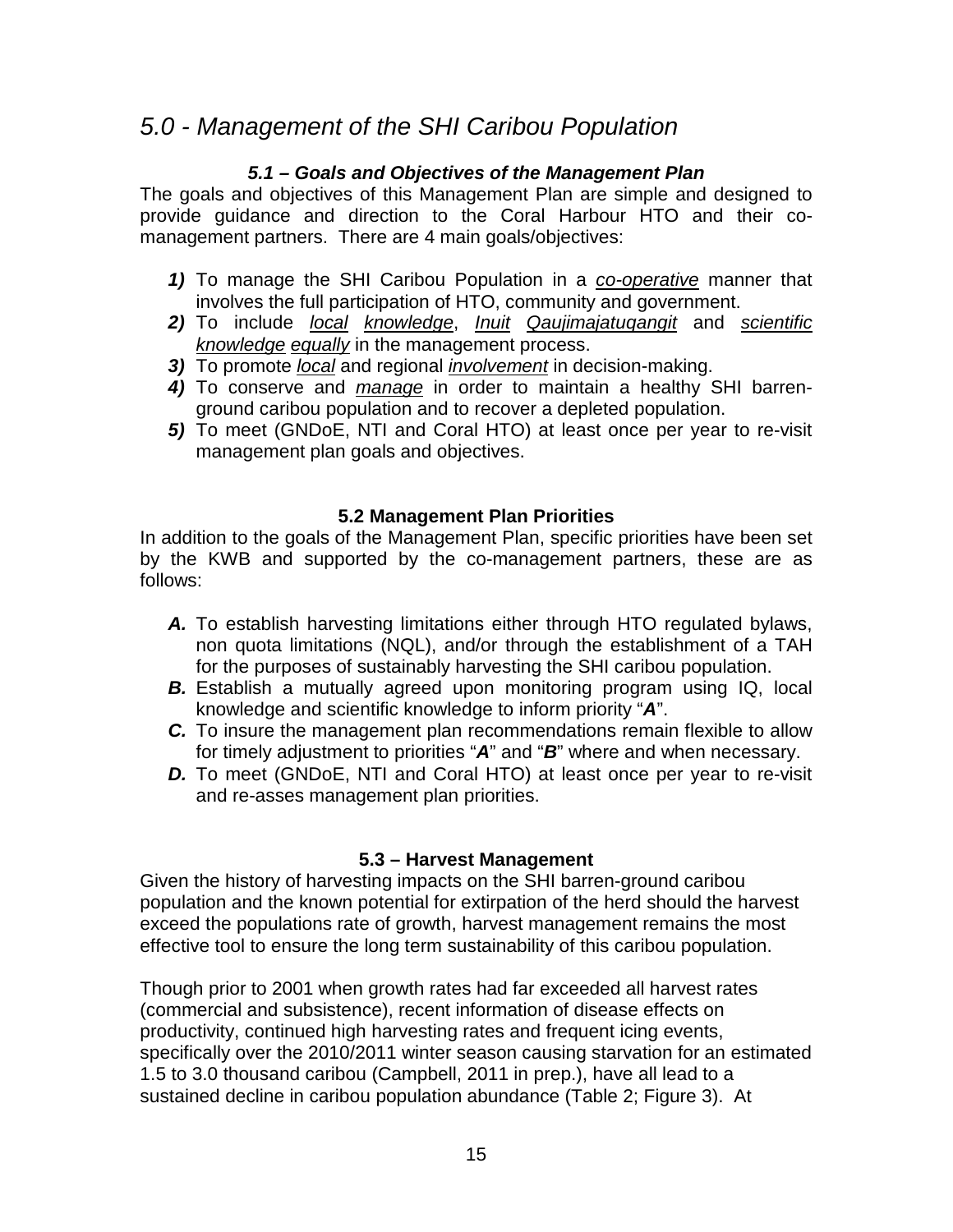present over-harvesting represents the single greatest risk to the long-term survival of this population. Fortunately harvest rates are the one mortality factor communities and governments can control given the political and individual will of community members. The alternate to not practicing sustainable harvest management will be the total loss of the resource and the known hardships to subsistence harvesters that will follow.

*Table 2 Estimated mortality rates and their impacts on population abundance of the SHI barren-ground caribou population. All bold entries indicate statistically calculated estimates based on actual reports (Priest and Usher, 2004; Air Freight manifests, 2011; Haskellet al 2007). Non bold italics indicate estimates based on best available evidence and past trends, lacking statistical analysis to determine variability in the estimate.*

| Month (2011-<br>2012) | <b>Estimated Number of Caribou Removed From The</b><br><b>Population Through:</b> |                                         |                          | <b>Estimated</b><br><b>Monthly</b> |
|-----------------------|-----------------------------------------------------------------------------------|-----------------------------------------|--------------------------|------------------------------------|
|                       | <b>Caribou Meat</b><br><b>Exports</b>                                             | <b>Subsistence</b><br><b>Harvesting</b> | <b>Natural Mortality</b> | Population<br><b>Abundance</b>     |
| June                  | 9                                                                                 | 87                                      | $\Omega$                 | 7,762                              |
| July                  | 6                                                                                 | 85                                      | 53                       | 7,619                              |
| August                | 4                                                                                 | 256                                     | 53                       | 7,305                              |
| September             | 144                                                                               | 130                                     | 53                       | 6,978                              |
| October               | 137                                                                               | 65                                      | 53                       | 6,723                              |
| November              | 202                                                                               | 82                                      | 53                       | 6,386                              |
| December              | 177                                                                               | 73                                      | 53                       | 6,083                              |
| January               | 100                                                                               | 107                                     | 53                       | 5,823                              |
| February              | 100                                                                               | 61                                      | 53                       | 5,609                              |
| March                 | 100                                                                               | 29                                      | 53                       | 5,427                              |
| April                 | <i>100</i>                                                                        | 63                                      | 53                       | 5,211                              |
| May                   | 100                                                                               | 90                                      | 53                       | 4,969                              |
| <b>Annual Totals</b>  | 1,180                                                                             | 1,128                                   | 582                      | 4,969                              |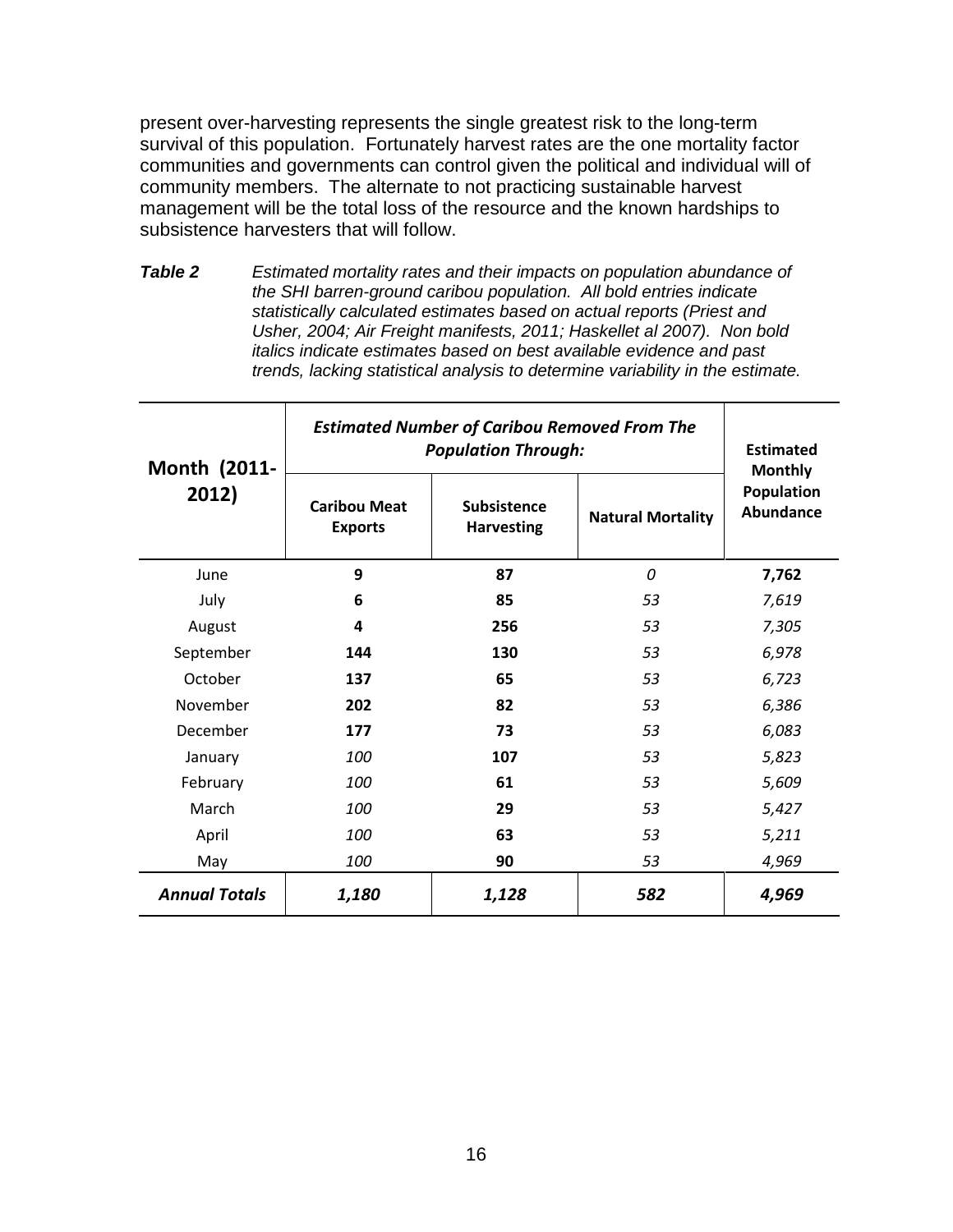

*Figure 3 The estimated rate of decline over one year for the SHI caribou population. Harvest rates are based on estimates of export (Airfreight records, June – January, 2012) and subsistence use (Priest and Usher, 2004). The lowest annual values for subsistence harvest were used to estimate total annual rate of harvest. Caribou population estimates include a 7.5% natural annual mortality rate (not including predation) spread across an 11 month period (Haskal and Bellard, 2005).*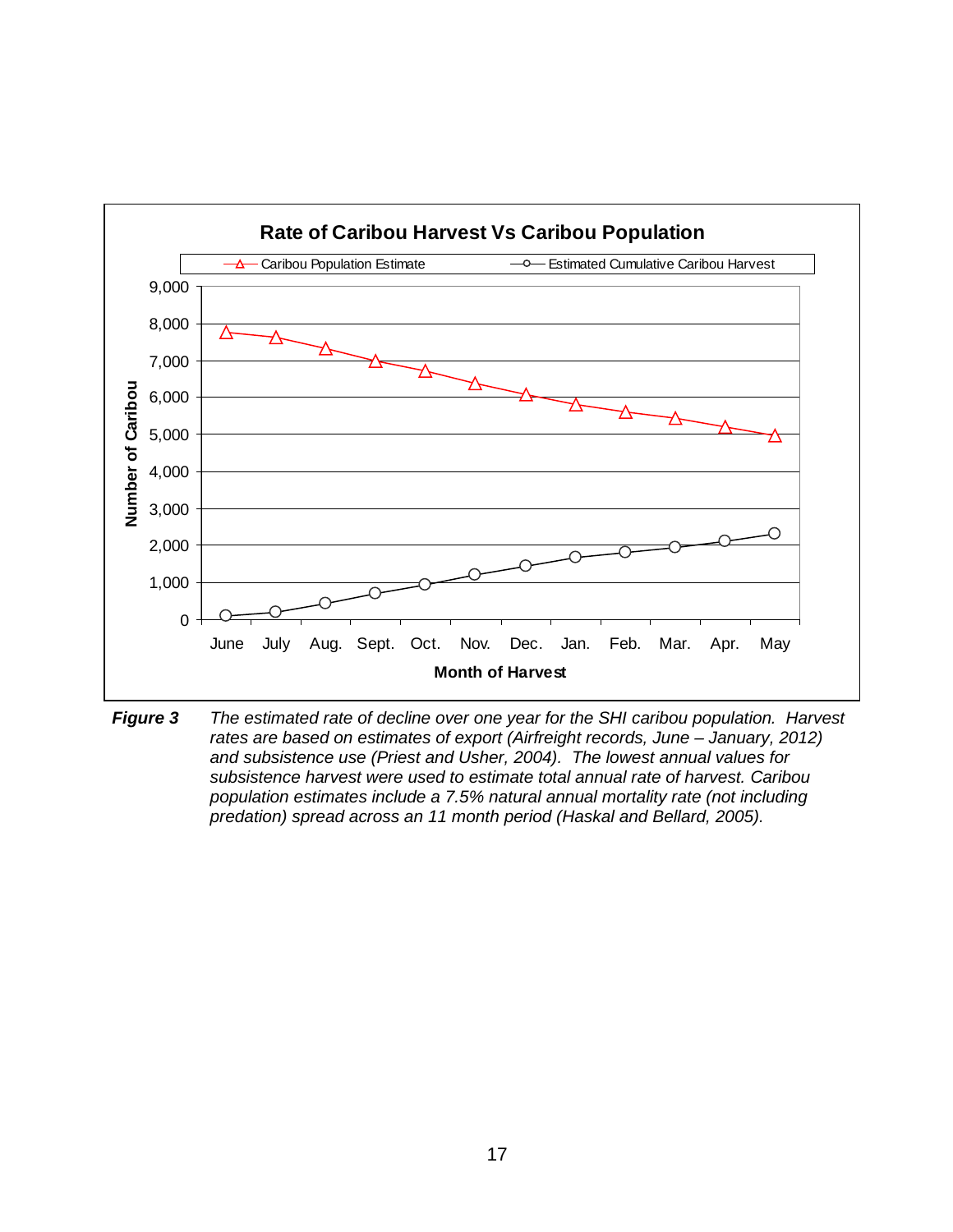For the purposes of this management plan the total sustainable harvest of the SHI caribou population will be based on known productivity rates as assessed through spring composition studies (measuring *over winter survival of calves*) and known *pregnancy rates* (as determined through condition sampling).

Though composition studies have not been conducted in recent years, quantitative studies of late winter pregnancy rates have (Figure 4). The most recent measure of pregnancy rates for SHI caribou was recorded in early March 2011 to be **35 %**.

Unfortunately the herd's sex ratio has not been measured though local knowledge and scientific indices strongly indicate a ratio skewed towards females. Given a normal ratio for barren ground caribou of 60 females to 40 males, we estimate the SHI caribou herd sex ratio to be close to *70% females to 30% males*. Considering that of the **70%** Females an estimated **60%** are capable of successfully calving, the total (maximum) estimated number of calves coming into the population is estimated to be

> *Population Estimate of June 2011 = 7,762 Therefore: Total number of breeding females = 7,762 x 0.60 = 4,657 Therefore:* Total number of calves = 4,657 x 0.35 = **1,630**

Allowing for an annual natural calf mortality rate of **20%**, we would be left with **1,304** new yearlings being introduced into the population this harvesting season. Any harvest exceeding this value would cause the population to decline.



*Figure 4 Brucella prevalence pregnancy rates and herd abundance.*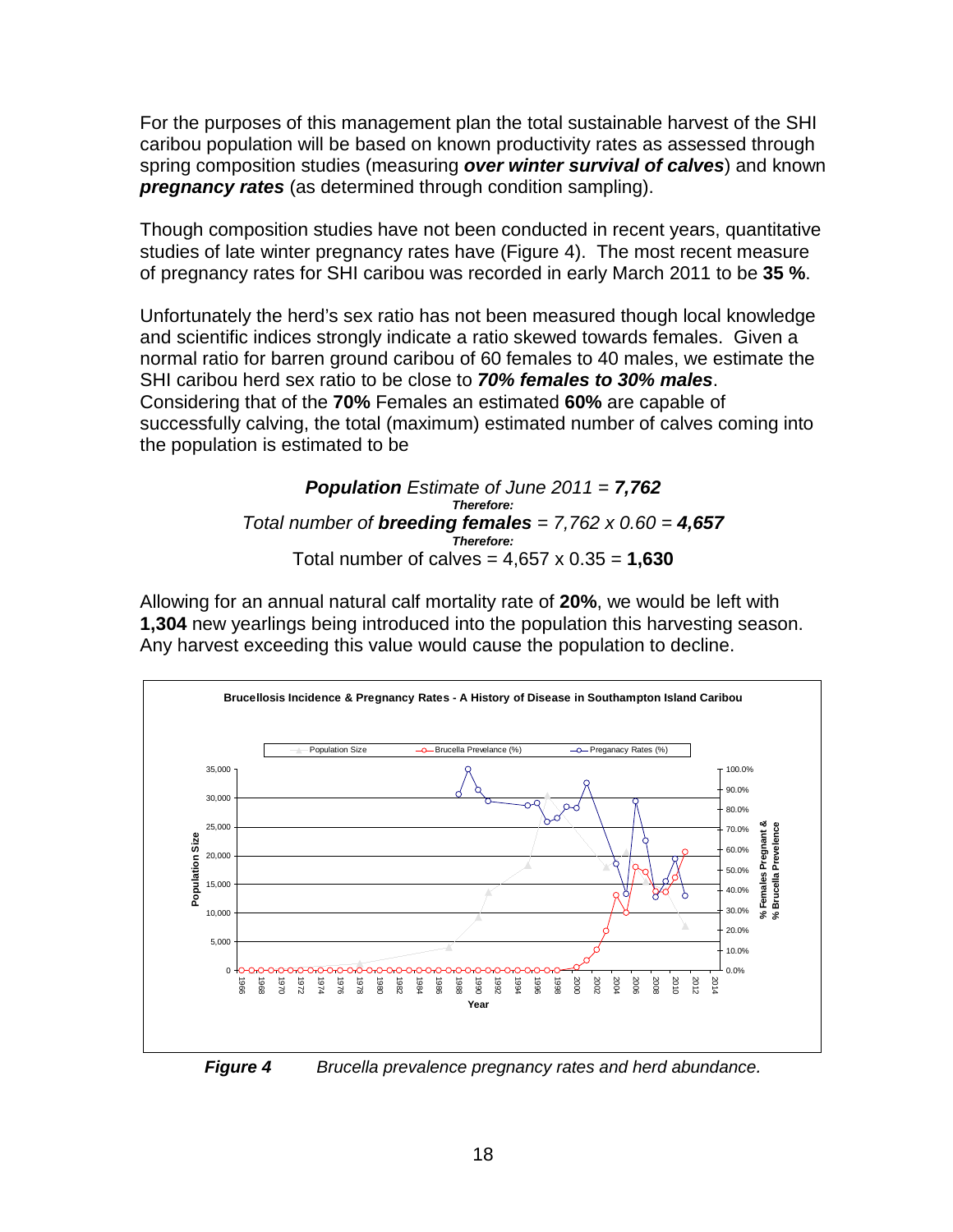# <span id="page-18-0"></span>*6.0 Herd Management*

The main objective of herd management is to monitor where the SHI Caribou population is within its long-term cycle to help guide decisions about population management and monitoring actions. The Coral Harbour HTO and the Nunavut Department of Environment continue to work together to develop strategies to determine appropriate management actions for the SHI caribou population based on local knowledge, IQ and ongoing scientific studies and monitoring programs all collected at strategic phases within natural long term population fluctuations. The following management strategic approach patterns the approach used since the 1980's and has been formalized within this plan as recommendations/commitments for the ongoing management of this population. Within this plan we recommend three strategic approaches to overall monitoring and management:

# **LEVEL - 1: Core Management (Stable or Increasing Trend/High Population)**

With Level-1 there are few conservation issues as the population would be at beginning and/or top of its population cycle. During this period productivity would be at or near its cyclical high making the population very resilient to harvesting, disease and environmental fluctuations.

This period would require only "baseline" or "Core" monitoring sufficient to determine when a downward trend in productivity and abundance begins. Core or baseline monitoring and management apply at all times during population cycles and represent the minimum level of population management/monitoring activities that need to be conducted. Core management actions would be applied when population surveys and / or other indicators suggest that population trend is increasing or stable and that population size is above existing commercial, resident and subsistence harvesting needs. There are 4 recommended core management actions that include:

### Core Management Actions

- *A.* Annual fall meeting with HTO and Community to discuss accumulated local knowledge and IQ to determine current trends, productivity and overall caribou Herd status including a "state of the Range" discussion.
- *B.* Aerial population estimates once every **5 to 8** (five to eight) years to confirm discussed trends in productivity and abundance.
- *C.* Condition and disease sampling (Late February/Early March) every **2** (two) years to monitor the prevalence of the disease *Brucellosis suis* for public health alerts and indications of declines in productivity.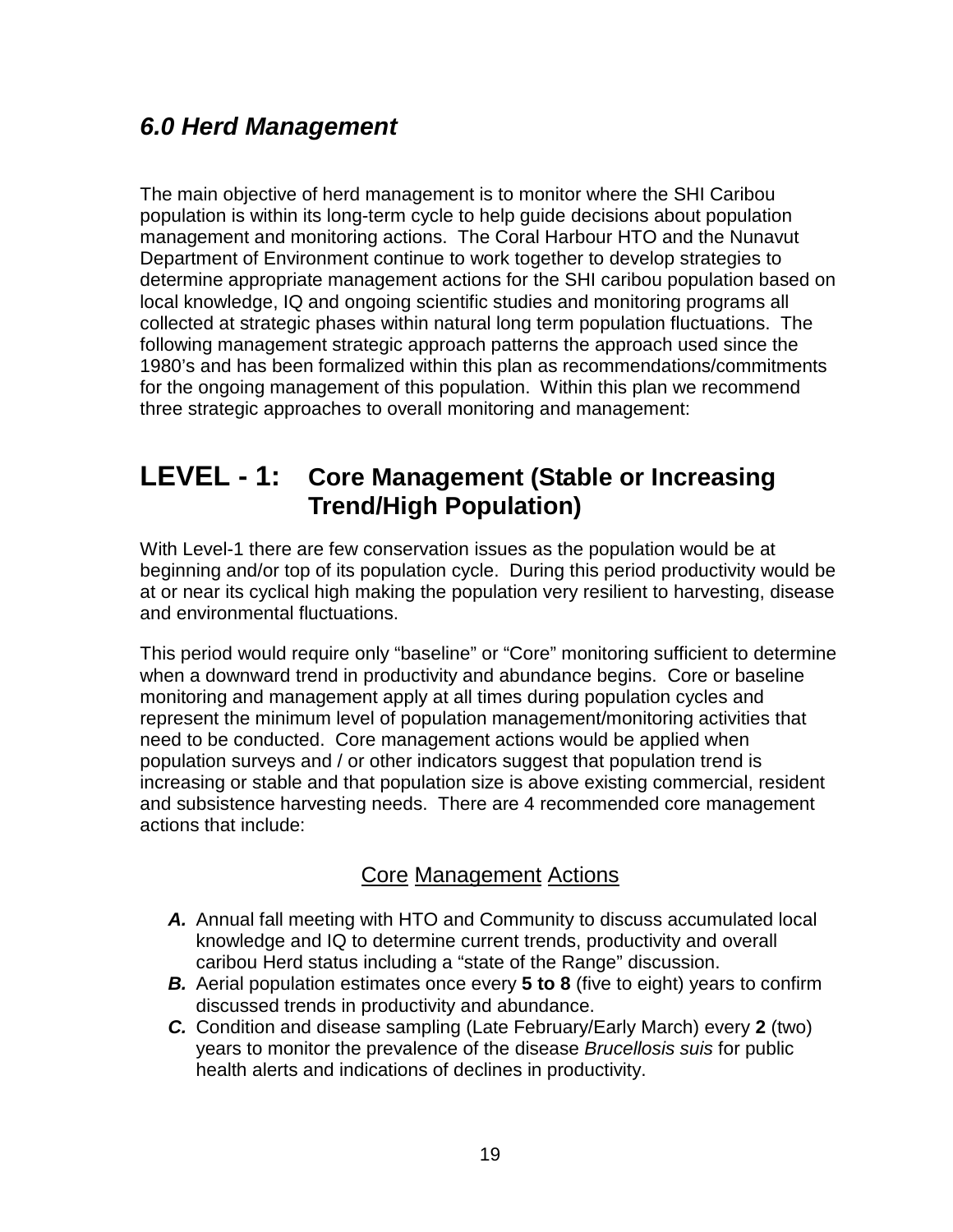- **D.** Annual fall meeting with Coral HTO to assess the need to apply, modify or remove a TAH (Total Allowable Harvest) based on "*A*", "*B*", and "*C*" above.
- *E.* Reevaluate, update or otherwise address Management Plan content annually in accordance with all co-management partners.
- *F.* Subsistence harvest levels and associated NQL's will remain un-restricted. Commercial harvesting levels will be adjusted only when an unsustainable situation is indicated during co-management discussions.

# **LEVEL - 2: Enhanced Management (Declining Trend)**

With Level-2 there is a clear indication that the caribou population is in decline though the mechanisms of that decline may not be known. During this period productivity would be negatively impacted as evident by declining pregnancy rates and lower overall abundance, components of which would have been identified upon examining the results of Level-1 "core" actions. In this scenario of change, this plan directs co-management partners to scale up the collection and synthesis of local knowledge, IQ and scientific monitoring to a level which can detect change at a finer scale to foster effective and timely management actions.

Understanding the mechanisms and extent of the decline will be important for determining the actions to be taken. The assessment of current harvesting rates and natural mortality rates will also follow as a priority at this level with respect to whether harvesting is exceeding productivity (the number of animals coming into the population). It is at this level that a TAH may have to be applied and/or modified to bring harvesting (both commercial and subsistence) to a level consistent with either increase or stability, based on the goals and objectives of the HTO at the time of discussion.

Department of Environment roles will be to ensure that monitoring studies are sufficient to detect change at a level consistent with the goals and objectives set out in this plan. The Department will also be responsible for presenting results and making recommendations as to sustainable harvest levels for all harvesting (commercial and subsistence combined) while incorporating local Knowledge and IQ into these recommendations. It will be the role of the HTO to engage meaningfully in the setting of any harvesting restrictions and/or the development of any non-quota limitations to achieve the same, and to determine how a TAH will be distributed amongst its membership if a TAH is deemed necessary. There are 4 recommended Level-2 or "enhanced" management actions that include:

### Level 2 Management Actions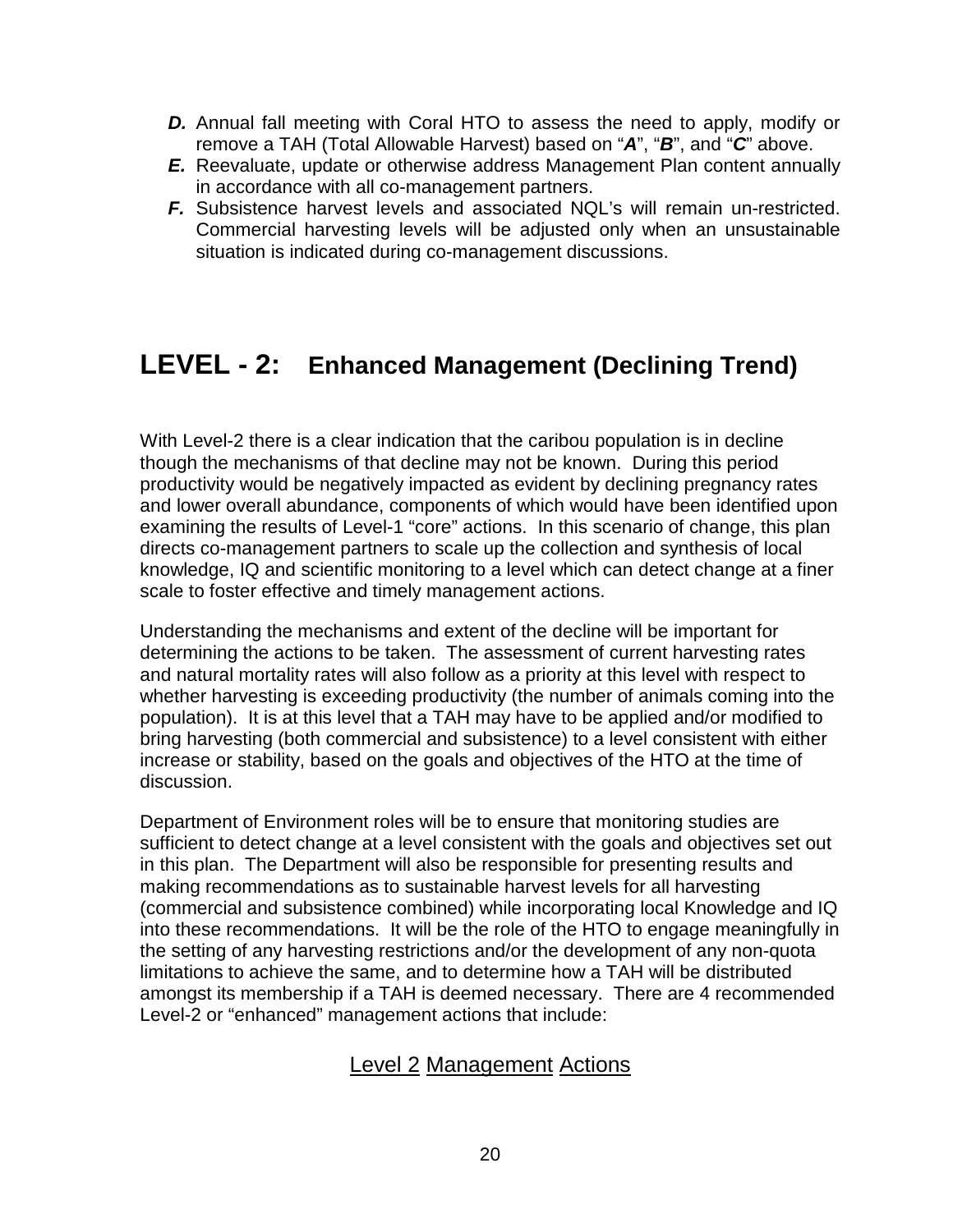- *A.* The attendance of co-management partners to **2** (two) meetings annually including a fall meeting with HTO and Community, and a mid-winter meeting with the HTO to discuss accumulated local knowledge and IQ to determine current trends, productivity and overall caribou Herd status including a "state of the Range" discussion.
- *B.* Aerial population estimates once every **2** (two) years to confirm discussed trends in productivity and abundance.
- *C.* Condition and disease sampling (Late February/Early March) **annually** monitor pregnancy rates, overall health, the prevalence of the disease *Brucellosis suis* for public health alerts and indications of declines in productivity.
- *D.* Over winter calf survival surveys every **2** (two) years for the purposes of estimating recruitment.
- *E.* Initiate research and IQ studies where and when necessary to determine mechanisms of decline and discuss any possible actions that may help offset these mechanisms in a way that would increase caribou productivity.
- *F.* Annual fall meeting with Coral HTO to assess the need to apply, modify or remove a TAH (Total Allowable Harvest) and/or apply any other non quota limitations based on "*A*", "*B*", "*C*" and "*D*" above.
- *G.* Reevaluate, update or otherwise address Management Plan content annually in accordance with all co-management partners.
- *H.* Subsistence harvest levels and NQL's will remain unrestricted. If a TAH is indicated, it will be applied first to commercial uses.

# **LEVEL - 3: Critical Threshold Management -Population level below BNL (Basic Needs Level).**

Critical Threshold management would apply when the population size is at a low point of the cycle and there are not enough caribou to meet the basic needs level (BNL). Management actions for level  $-3$  will remain the same for those at level  $-2$ , the key difference here will involve more intensive harvest management. At this level it is expected that a TAH will have to be set below the BNL and the introduction of NQL's (non quota limitations) such as sex selective harvest, harvesting seasons and harvesting zones put in place for the express purpose of maximizing harvesting quotas as well as to foster recovery of the population. Information collected through local knowledge, IQ and scientific means will maintain the intensity set out in Level-2, and the information used by the HTO and co-management partners to set and justify TAH's and NQL's. It is at this level that a moratorium to all forms of harvest may be considered, and if imposed, evaluated by all parties on an annual basis.

There will be on-going consultations between the Coral Harbour HTO, DoE, NWMB, NTI, and KWB regarding the state of the Southampton Island Caribou Herd. The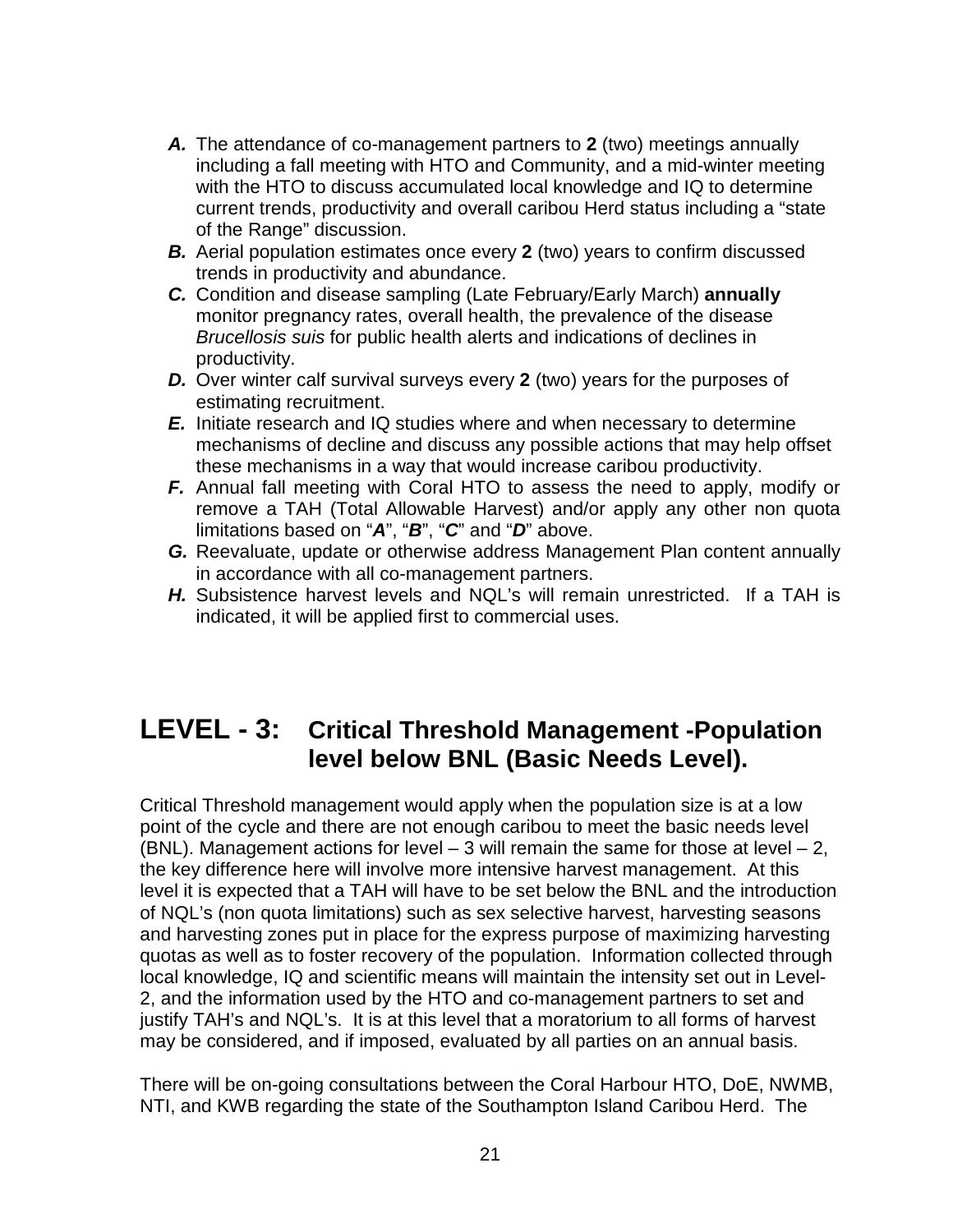current management objectives include total allowable harvest recommendations that are based upon maintaining a vital, healthy population capable of sustaining harvesting needs. These recommendations have been established through discussion with the co-management partners and will continue to be updated as necessary through Inuit Qaujimajatuqangit and systematic surveys of the caribou population.

There are 8 recommended Level-3 or "Critical Threshold" management actions that include:

### Level 3 Management Actions

- *A.* The attendance of co-management partners to **2** (two) meetings annually including a fall meeting with HTO and Community, and a mid-winter meeting with the HTO to discuss accumulated local knowledge and IQ to determine current trends, productivity and overall caribou Herd status including a "state of the Range" discussion.
- *B.* Aerial population estimates once every **2** (two) years to confirm discussed trends in productivity and abundance.
- *C.* Condition and disease sampling (Late February/Early March) **annually** monitor pregnancy rates, overall health, the prevalence of the disease *Brucellosis suis* for public health alerts and indications of declines in productivity.
- *D.* Over winter calf survival surveys **annually** for the purposes of estimating recruitment/productivity.
- *E.* Initiate research and IQ studies where and when necessary to determine mechanisms of decline and discuss any possible actions that may help offset these mechanisms in a way that would increase caribou productivity.
- *F.* Annual fall meeting with Coral HTO to assess the need to modify an existing TAH and/or apply any other non quota limitations based on "*A*", "*B*", "*C*" and "*D*" above.
- *G.* Reevaluate, update or otherwise address Management Plan content and recommendations annually in accordance with all co-management partners.
- *H.* Subsistence harvest levels will be subject to a TAH and appropriate NQL's to maximize, where possible that TAH. The commercial use of caribou will be restricted to **0**. Consideration to a herd wide moratorium to all forms of caribou harvesting will be discussed and if considered necessary, applied when and where necessary for the purposes of fostering recovery.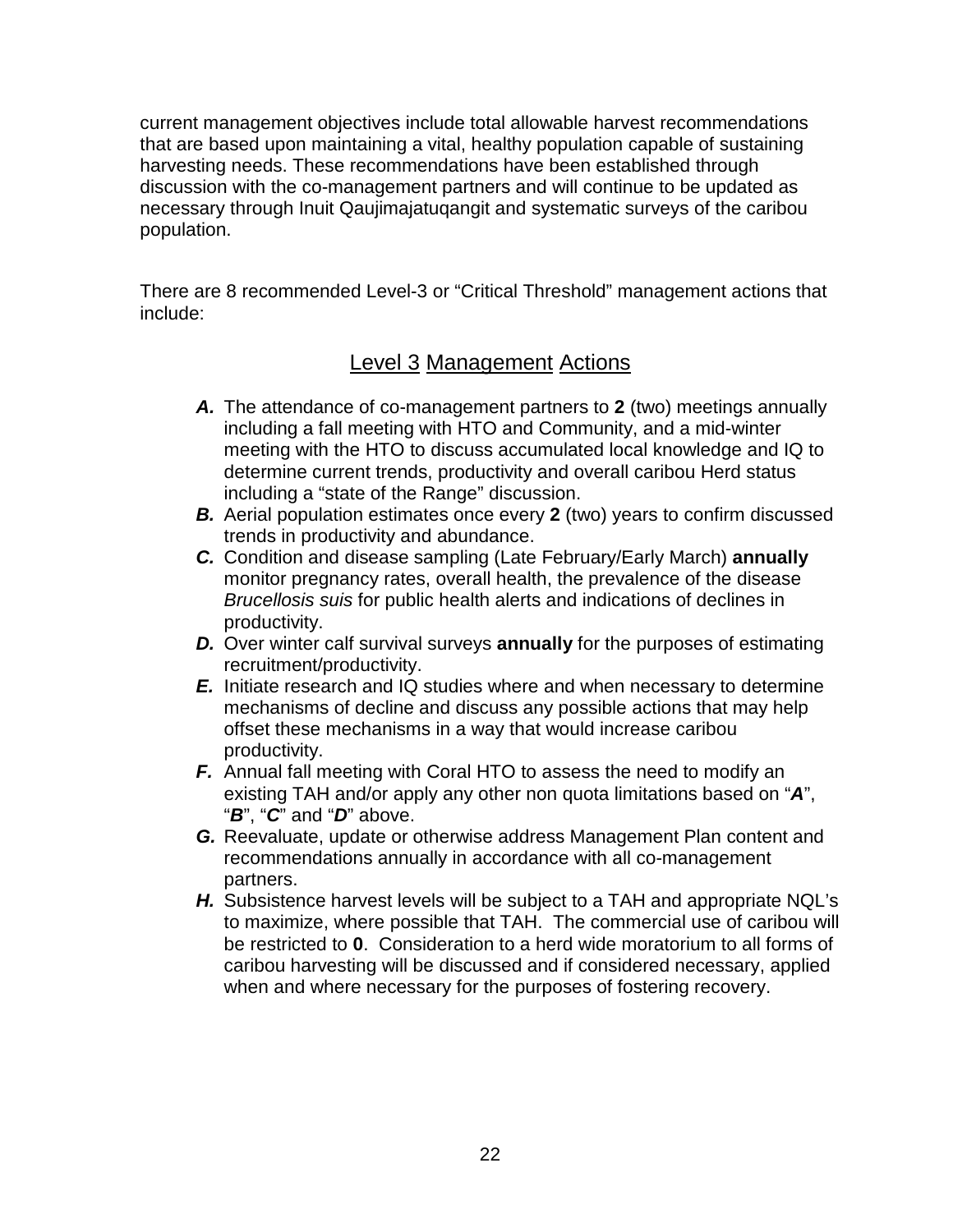# <span id="page-22-0"></span>*7.0 Level Assessment*

Following two meetings between the Coral Harbour HTO and the GN DoE in early November; 1) Internal meeting with the HTO Board and GN DoE Wildlife Staff; 2) An annual general meeting open to the public and attended by the Coral Harbour HTO and GN DoE Wildlife staff; and a third follow-up meeting between GN DoE Staff and the Coral Harbour HTO March  $6<sup>th</sup>$  and  $7<sup>th</sup>$ , 2012, all parties examined and discussed the most current scientific and local knowledge concerning the status of the Southampton Island Caribou population and overwhelmingly agreed that both the scientific and local knowledge clearly indicate that the Southampton Island Caribou Population had attained "Level 3" status and required Critical Threshold Management.

Attaining this status automatically triggers the "Level 3" management actions, which include, amongst other actions listed above, the setting of a TAH to address the population decline. The Coral Harbour HTO and the GN DoE recommend a TAH and two NQL's be set based on our current knowledge of:

- *1) Status of the current harvest (Table2; Figure 3)*
- *2) Estimated sustainable harvest (Section 5.3-Harvest Management)*
- *3) Abundance Estimate of current caribou population (Figure 3)*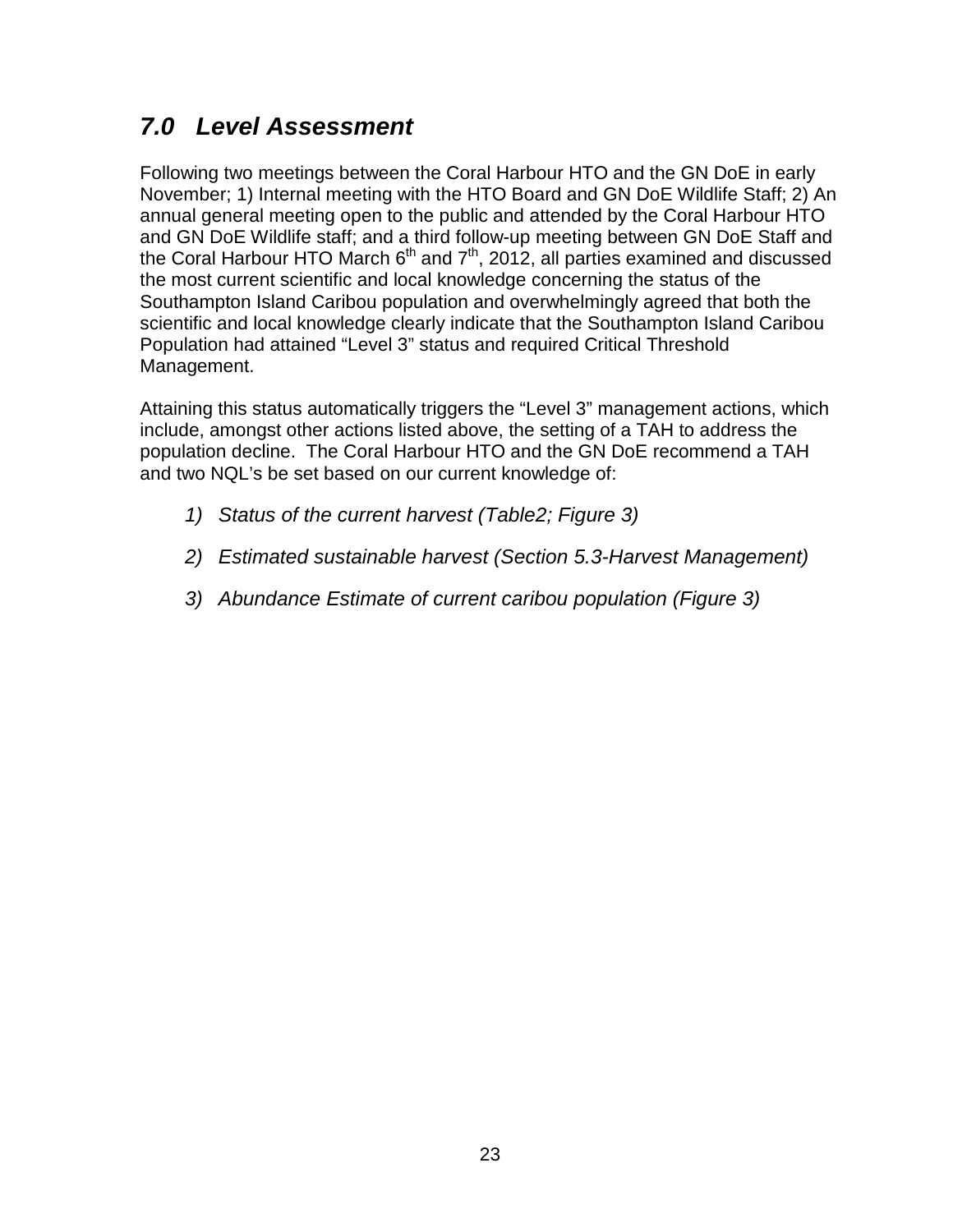# *8.0 - Recommendations and Actions*

During the March  $6<sup>th</sup>$ ,  $7<sup>th</sup>$  and  $8<sup>th</sup>$  meeting between the Coral Harbour HTO and the GN DoE wildlife Division, an HTO motion, supported by GN DoE, to establish a TAH and NQL's for the purposes of conserving the Southampton Island caribou population was unanimously approved by the members of the Coral Harbour Hunters and Trappers Organization. The Key Management actions of this decision as they apply to "Level 3" management actions outlined within this management plan are listed below:

## <span id="page-23-0"></span>Key Management Actions

- 1) Set a TAH of 600 caribou up until June  $31<sup>st</sup>$  /2012 at which time a TAH of 1,000 will be applied to the 2012/2013 harvesting season commencing July  $1<sup>st</sup>$ , 2012 and terminating June 31 $<sup>st</sup>$ , 2013. The setting of this TAH is</sup> conditional on the following:
- 2) Ban all forms of commercial harvesting and remove all tag and tag allocations related to any and all commercial harvest of caribou on Southampton Island (Including White Island, considered a part of the Southampton Island caribou population).
- 3) Establish 2 non-quota limitations designed to maximize the available quota. These limitations include:
	- a. A restriction on the harvesting of any/all mature bulls.
	- b. A restriction on the harvesting of any/all Cow/calf pairs.

## *The Actions Above are Conditional To the Following:*

- 1) Put in place an information campaign to alert and inform airlines and other shipping agencies of the caribou conservation issues on the Island and of their legal requirement to insure that no caribou meat is shipped without being affixed with a legally obtained tag.
- 2) Inform other communities that may from time to time harvest the SHI caribou population of the establishment of a TAH on SHI caribou and the necessity of obtaining a tag prior to any caribou harvesting on the Island for the purposes of population conservation.
- 3) That an abundance survey is flown to re-estimate the SHI caribou population in June 2012 for the purposes of community by-in and trust in scientific methods, and so that the results of this survey can used to reassess and if necessary adjust, the 2012/13 harvesting season TAH of 1,000 caribou approved in the motion above in accordance with this management plan.
- 4) That the GN DoE investigate the feasibility of live capturing mature Bulls from Coats and/or Mansel Islands in response to the extremely low levels of mature bulls being observed by local hunters and during scientific surveys, for the purposes of injecting new genetic material into the